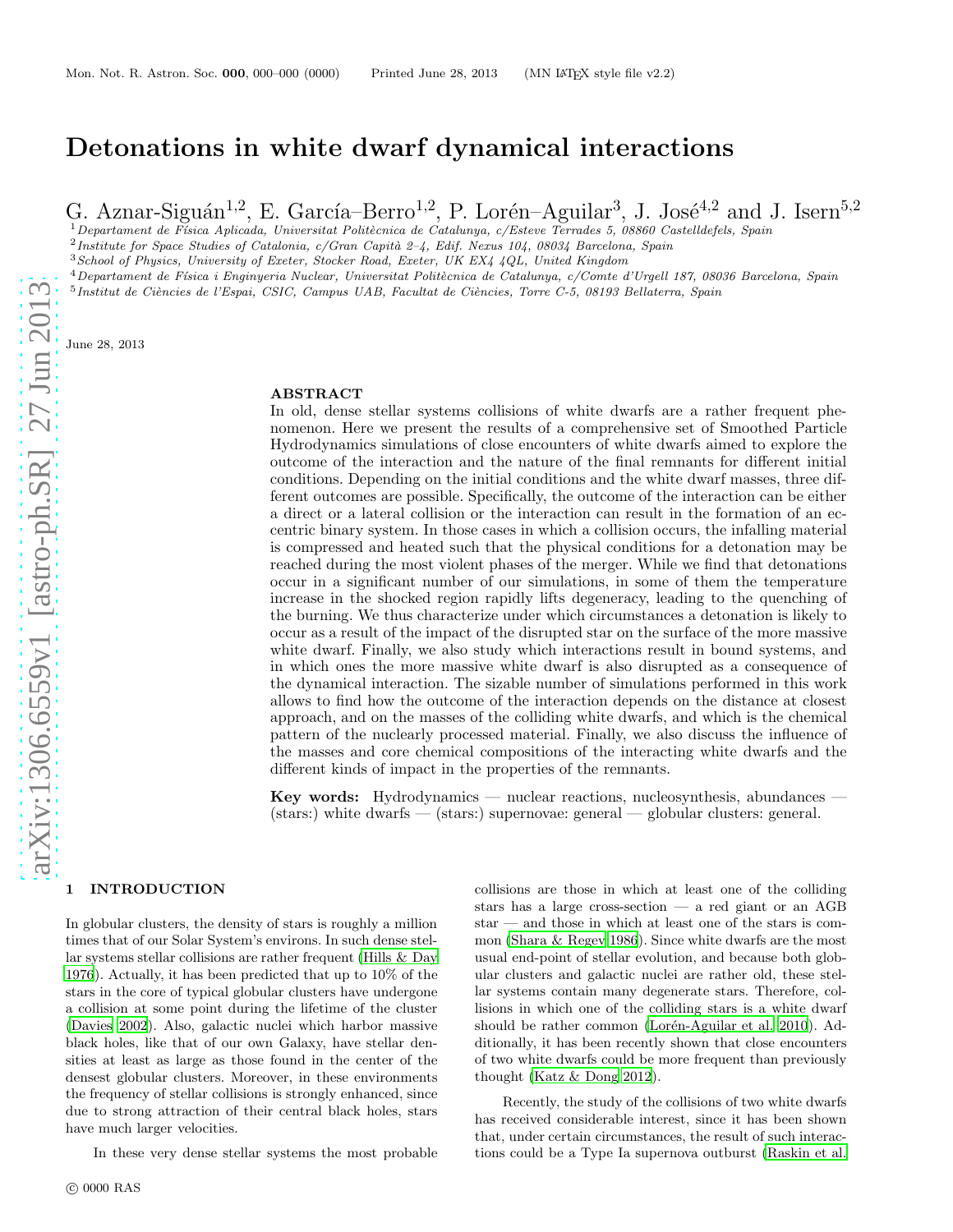[2009](#page-17-5), [2010](#page-17-6); [Rosswog et al. 2009](#page-17-7)). Moreover, it has also been suggested that such processes could not only lead to Type Ia supernova explosions, but also to the formation of magnetars [\(King et al. 2001\)](#page-17-8), and could also be at the origin of high-field magnetic white dwarfs (García-Berro et al. 2012). Additionally, this is a suggestive scenario which could also explain some of the characteristics of soft gamma-ray repeaters and of anomalous X-ray pulsars [\(Malheiro et al.](#page-17-10) [2012](#page-17-10)). It is also interesting to note that dynamical interactions in globular clusters can form double white dwarfs with non-zero eccentricities. These systems are powerful sources of gravitational waves [\(Willems et al. 2007](#page-17-11)), which could be eventually detected by spaceborne observatories (Lorén-Aguilar et al. 2005). Finally, another important property of the collision of white dwarfs is that the temperatures achieved in direct collisions are substantially high, and consequently some of the nuclearly processed material ejected during the interaction could pollute the surrounding environment (Lorén-Aguilar et al. 2010).

All in all, it is clear that for multiple reasons the collision of two white dwarfs is a subject that deserves to be studied in detail. However, there are very few simulations of this phenomenon. In fact, the small number of simulations of white dwarf collisions is noticeable when compared to the number of simulations in which two white dwarfs belonging to a binary system merge. Specifically, the first simulations of colliding white dwarfs [\(Benz et al. 1989](#page-17-13)) were done using a Smoothed Particle Hydrodynamics (SPH) method, but employing a rather small number of particles in the calculations, a consequence of the severe computational limitations. Other recent calculations [\(Rosswog et al. 2009](#page-17-7)) also employed SPH techniques, but due to the large parameter space to be studied, the calculations were mostly restricted to head-on collisions, this time using a large number of particles. The reason for this choice was that these simulations were primarily aimed at obtaining a thermonuclear explosion, and it was foreseen that very high temperatures were most likely to be obtained in these kind of interactions. This was also the aim of subsequent calculations [\(Raskin et al. 2009,](#page-17-5) [2010](#page-17-6)), which indepently confirmed the results of [Rosswog et al. \(2009](#page-17-7)) using an independent SPH code. Finally, the collisions of two white dwarfs have also been studied recently using the Eulerian adaptive grid code FLASH [\(Hawley et al. 2012](#page-17-14)). However, these authors only computed zero impact parameter collisions for two equal-mass white dwarfs, a  $0.64 M_{\odot} + 0.64 M_{\odot}$  pair and a 0.81  $M_{\odot}$  + 0.81  $M_{\odot}$  system. As in most of the previous studies of this kind, the primary goal of this work was again to study an independent channel for producing Type Ia supernovae.

In summary, most authors have studied the collision of two white dwarfs with fixed masses, and have varied the total energy and angular momentum of the colliding white dwarfs, while little attention has been paid up to now to study the effects of the masses of the interacting stars. This was also the approach adopted by Lorén-Aguilar et al.  $(2010)$ , where the masses of the intervening white dwarfs  $(0.8 M_{\odot})$  and  $(0.6 M_{\odot})$  were kept fixed, while their initial relative velocity and distance were varied. They found that the outcome of the interaction could be either a direct collision, a lateral one, or could be the formation of an eccentric binary system. Nevertheless, the outcome of the dynamical interaction depends on the masses (and on the core chemical composition) of the interacting white dwarfs. Thus, a comprehensive study of the interactions of two white dwarfs covering a broad range of masses and initial conditions is still lacking. The present work aims precisely at filling this gap.

Our paper is organized as follows. In Sect. [2](#page-1-0) the input physics and the method of calculation used in the simulations described here are briefly explained. We pay special attention to the numerical technique employed in our calculations, the so-called SPH method, and to our current implementation of such technique. Sect. [3](#page-2-0) is devoted to present the initial conditions used in this work. It follows Sect. [4,](#page-5-0) where the outcomes of the collisions and close encounters are presented and analyzed. In Sect. [5](#page-8-0) we present the most significant features of the extensive set of simulations performed so far. Finally, in Sect. [6](#page-16-0) we summarize our main findings, we discuss their significance and we draw our conclusions.

# <span id="page-1-0"></span>2 INPUT PHYSICS AND METHOD OF CALCULATION

As mentioned earlier, the hydrodynamic evolution of the interacting white dwarfs has been followed using a SPH code. SPH is a Lagrangian particle numerical method. It was first proposed by [Lucy \(1977](#page-17-15)) and, independently, by [Gingold & Monaghan \(1977](#page-17-16)). The basic principle of SPH methods consists in discretizing the fluid in a set of elements, referred to as particles. These particles have a spatial dimension (known as the "smoothing length",  $h$ ), over which their properties are smoothed using a kernel. In the following we explain the main features that characterize our SPH code.

Our SPH code is fully parallel, and allows to run simulations with a large number of particles in a reasonable time. We use the standard cubic spline kernel of [Monaghan & Lattanzio \(1985](#page-17-17)). The gravitational interaction is also softened using this kernel [\(Hernquist & Katz](#page-17-18) [1989](#page-17-18)). The search of neighbors and the evaluation of the gravitational forces are performed using an octree [\(Barnes & Hut 1986](#page-17-19)). This is a tree method which allows to directly calculate the force in the gravitational N-body problem. The computational load of this method grows only as  $N \log N$ . To determine the smoothing length of each particle we use a standard prescription:

$$
h_i = \eta \left(\frac{m_i}{\rho_i}\right)^{1/3} \tag{1}
$$

We also consider the effect of the gradient of the smoothing length on the SPH equations, which is given by:

$$
\Omega_i = \left(1 - \frac{\partial h_i}{\partial \rho_i} \sum_j m_j \frac{\partial W_{ij}(h_i)}{\partial h_i}\right). \tag{2}
$$

To deal numerically with shocks, where on the macroscopic scales of a simulation the very steep gradients appear as discontinuous, artificial viscosity is usually added to the SPH equations. The SPH code employed in the simulations uses a prescription for the artificial viscosity based in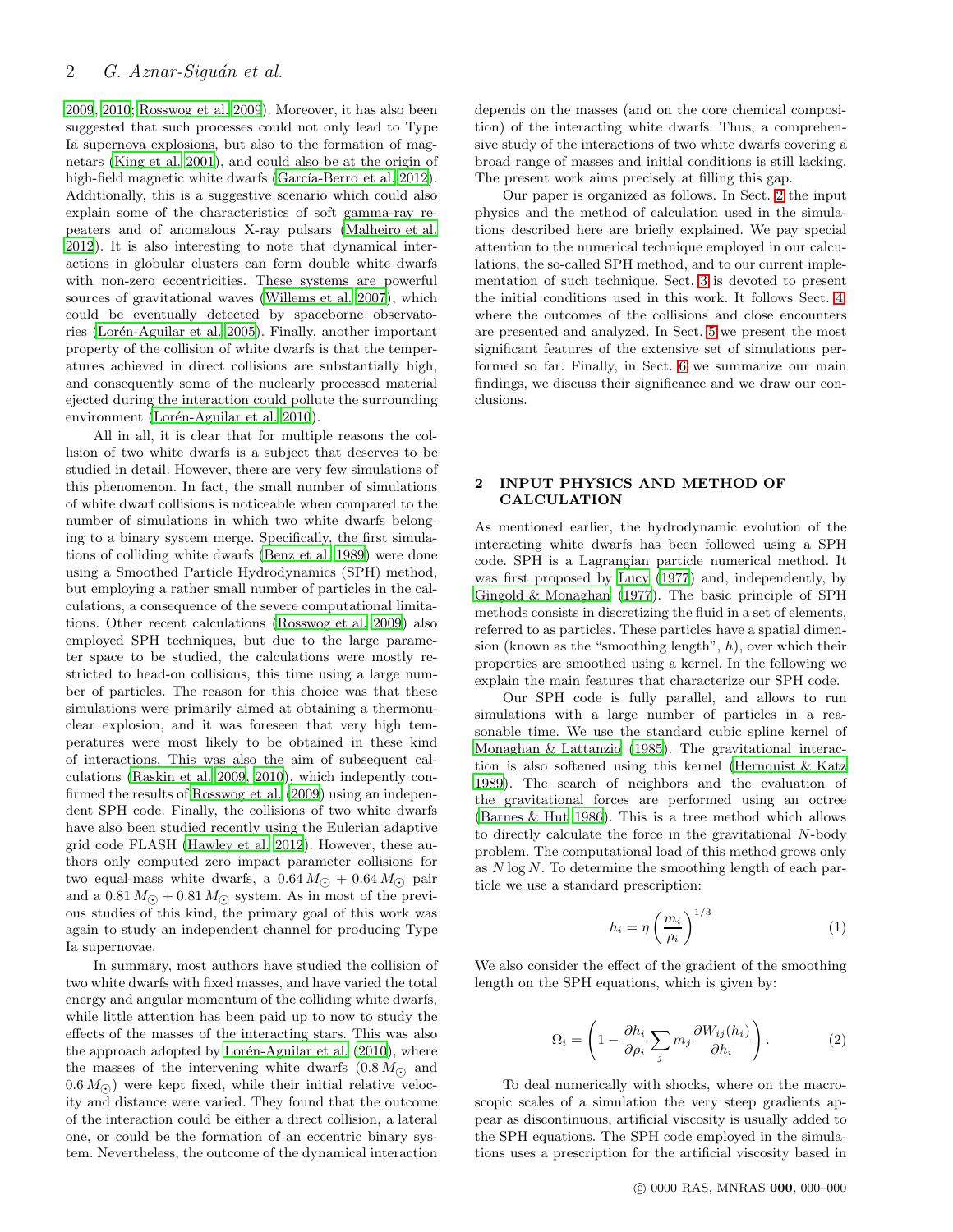Riemann-solvers [\(Monaghan 1997](#page-17-20)):

<span id="page-2-4"></span>
$$
\Pi_{ij} = -\alpha \frac{v_{ij}^{\text{sig}}}{\overline{\rho}_{ij}} \mathbf{v}_{ij} \cdot \hat{e}_{ij}
$$
 (3)

where the signal velocity is taken as  $v_{ij}^{\text{sig}} = \overline{c}_{ij} - \min\{0, \mathbf{v}_{ij} \}$ .  $\hat{\mathbf{e}}_{ij}$  and  $\overline{c}_{ij} = (cs_i + cs_j)/2$  is the averaged sound speed. The other variables have their usual meaning:  $\overline{\rho}_{ij} = (\rho_i + \rho_j)/2$ ,  ${\bf v}_{ij} = {\bf v}_i - {\bf v}_j$ ,  $\hat{\bf e}_{ij} = {\bf r}_{ij}/|{\bf r}_{ij}|$ ,  ${\bf r}_{ij} = {\bf r}_i - {\bf r}_j$  and  $\alpha$  is an adjustable parameter. Normally,  $\alpha = 0.5$  yields good results. Additionally, to suppress artificial viscosity forces in pure shear flows the viscosity switch of [Balsara \(1995\)](#page-17-21) is also used:

$$
f_i = \frac{\left|\nabla \cdot \mathbf{v}\right|_i}{\left|\nabla \cdot \mathbf{v}\right|_i + \left|\nabla \times \mathbf{v}\right|_i + 10^{-4} c_i/h_i}
$$

In this way the dissipative terms are largely reduced in most parts of the fluid and are only used where they are really necessary to resolve a shock, if present.

Within this approach, the SPH equations for the momentum and energy conservation read respectively:

<span id="page-2-3"></span>
$$
\frac{d\mathbf{v}_i}{dt} = -\sum_j m_j \Big[ \frac{P_i}{\rho_i^2 \Omega_i} F_{ij}(h_i) + \frac{P_j}{\rho_j^2 \Omega_j} F_{ij}(h_j) + \overline{f}_{ij} \frac{\Pi_{ij}}{2} \Big( \frac{1}{\Omega_i} F_{ij}(h_i) + \frac{1}{\Omega_j} F_{ij}(h_j) \Big) \Big] \mathbf{r}_{ij} - \nabla \Phi_i \tag{4}
$$

<span id="page-2-1"></span>
$$
\frac{du_i}{dt} = \frac{1}{\Omega_i} \sum_j m_j F_{ij}(h_i) \left( \frac{P_i}{\rho_i^2} + \frac{\Pi_{ij}}{2} \overline{f}_{ij} \right) \mathbf{v}_{ij} \cdot \mathbf{r}_{ij} + \varepsilon_i(5)
$$

where we have used a function  $F(r/h)$  such that the gradient of the kernel is  $\nabla_i W_{ij}(h) = F_{ij}(h) \mathbf{r}_{ij}$ . We also took into account the energy released by nuclear reactions,  $\varepsilon_i$ .

We found that it is sometimes advisable to use a different formulation of the equation of energy conservation [\(Guerrero et al. 2004;](#page-17-22) Lorén-Aguilar et al. 2005, [2009\)](#page-17-23). Accordingly, for each timestep the variation of the internal energy is computed using Eq. [\(5\)](#page-2-1) and simultaneously the variation of temperature is computed using:

<span id="page-2-2"></span>
$$
\frac{dT_i}{dt} = \frac{1}{\Omega_i} \sum_{j=1}^{N} \frac{m_j}{C_{vi}} \left( \frac{T_i}{\rho_i^2} \left[ \left( \frac{\partial P}{\partial T} \right)_{\rho} \right]_i + \frac{\Pi_{ij}}{2} \overline{f}_{ij} \right)
$$
  

$$
\mathbf{v}_{ij} \cdot \mathbf{r}_{ij} F_{ij}(h_i) + \frac{\varepsilon_i}{C_{vi}} \tag{6}
$$

where  $C_v$  is the specific heat. In order to avoid errors made when computing the temperature from the internal energy in degenerate regions, we compare the temperatures obtained when using Eqs. [\(5\)](#page-2-1) and [\(6\)](#page-2-2). If the difference between both values is larger than 5%, we consider the temperature obtained using Eq. [\(6\)](#page-2-2). Otherwise, we follow the temperature evolution of the SPH particles using Eq. [\(5\)](#page-2-1). Using this prescription energy is best conserved.

Regarding the integration method, a predictor-corrector numerical scheme with variable timestep [\(Serna et al. 1996](#page-17-24)), which turns out to be quite accurate, is used. The sequence initiates by predicting variable values (denoted by primes) at  $t_{n+1}$  according to

$$
\mathbf{r}_{n+1}' = \mathbf{r}_n + \mathbf{v}_n \Delta t_n + \mathbf{a}_n' (\Delta t_n)^2 / 2
$$
  
\n
$$
\mathbf{v}_{n+1}' = \mathbf{v}_n + \mathbf{a}_n' \Delta t_n
$$
  
\n
$$
\mathbf{u}_{n+1}' = \mathbf{u}_n + \mathbf{u}_n' \Delta t_n
$$
  
\n
$$
\mathbf{T}_{n+1}' = \mathbf{T}_n + \mathbf{T}_n' \Delta t_n
$$

The above predicted quantities are then used to compute  $\mathbf{a}'_{n+1}$ ,  $\mathbf{\dot{u}}'_{n+1}$  and  $\mathbf{\dot{T}}'_{n+1}$  at  $\mathbf{r}_{n+1}'$  using Eqs. [\(4\)](#page-2-3), [\(5\)](#page-2-1) and [\(6\)](#page-2-2). The predicted quantities are then used to correct the positions, velocities, thermal energies and temperatures:

$$
\begin{array}{rcl}\n\mathbf{r}_{n+1} & = & \mathbf{r}'_{n+1} + A(\mathbf{a}'_{n+1} - \mathbf{a}'_n)(\Delta t_n)^2/2 \\
\mathbf{v}_{n+1} & = & \mathbf{v}'_{n+1} + B(\mathbf{a}'_{n+1} - \mathbf{a}'_n)\Delta t_n \\
\mathbf{u}_{n+1} & = & \mathbf{u}'_{n+1} + C(\mathbf{u}'_{n+1} - \mathbf{u}'_n)\Delta t_n \\
\mathbf{T}_{n+1} & = & \mathbf{T}'_{n+1} + C(\mathbf{T}'_{n+1} - \mathbf{T}'_n)\Delta t_n\n\end{array}
$$

where  $B = 1/2$  is required to obtain accurate velocities to second order and the values of A and C are somewhat arbitrary. We adopt  $A = 1/3$  and  $C = 1/2$ . Finally, timesteps  $(\Delta t_n)$  are determined comparing the local sound velocity with the local acceleration and imposing that none of the SPH particles travels a distance larger than its corresponding smoothing length. Also the change in the internal energy is taken into account to restrict the timesteps. In particular, timesteps are computed in the following way:

$$
\Delta t^{n+1} = \min_{i} \Delta t_i^{n+1}
$$
\n
$$
\Delta t_i^{n+1} = \min \left( f_h, \sqrt{\frac{h_i^n}{|a_i^n|}}, f_h \frac{h_i^n}{v_i^{\text{sign}}}, f_u \Delta t^n \frac{u_i^{n-1}}{u_i^n - u_i^{n-1}} \right)
$$

with  $f_h = 0.5$  and  $f_u = 0.3$ . Adopting all these prescriptions, energy is conserved at the level of 1%, and angular momentum at the level of  $10^{-3}\%$  in all simulations.

The thermodynamical properties of matter are computed using the Helmhotz equation of state [\(Timmes & Swesty 2000\)](#page-17-25). The nuclear network adopted here incorporates 14 nuclei: He, C, O, Ne, Mg, Si, S, Ar, Ca, Ti, Cr, Fe, Ni and Zn. The reactions considered are captures of  $\alpha$  particles, and the associated back reactions (photo-disintegrations), the fusion of two C nuclei and the reaction between C and O nuclei. All the thermonuclear reaction rates are taken from the REACLIB data base [\(Cyburt et al. 2010](#page-17-26)). The screening factors adopted in this work are those of [Itoh et al. \(1979](#page-17-27)). The nuclear energy release is computed independently of the dynamical evolution with much shorter timesteps, assuming that the dynamical variables do not change during these time steps. Nevertheless, when photo-disintegrations occur the temperatures and the specific heat are updated, following the procedure detailed in [Raskin et al. \(2010\)](#page-17-6). Nuclear abundances are obtained by means of an iterative pseudo-Gaussian elimination technique based on a two-step linearization procedure [\(Wagoner 1969](#page-17-28)).

## <span id="page-2-0"></span>3 INITIAL CONDITIONS

We have relaxed five different white dwarf models with masses  $M_1 = 0.4 M_{\odot}$ ,  $0.6 M_{\odot}$ ,  $0.8 M_{\odot}$ ,  $1.0 M_{\odot}$  and  $1.2 M_{\odot}$ . The chemical composition of all white dwarfs is a mixture of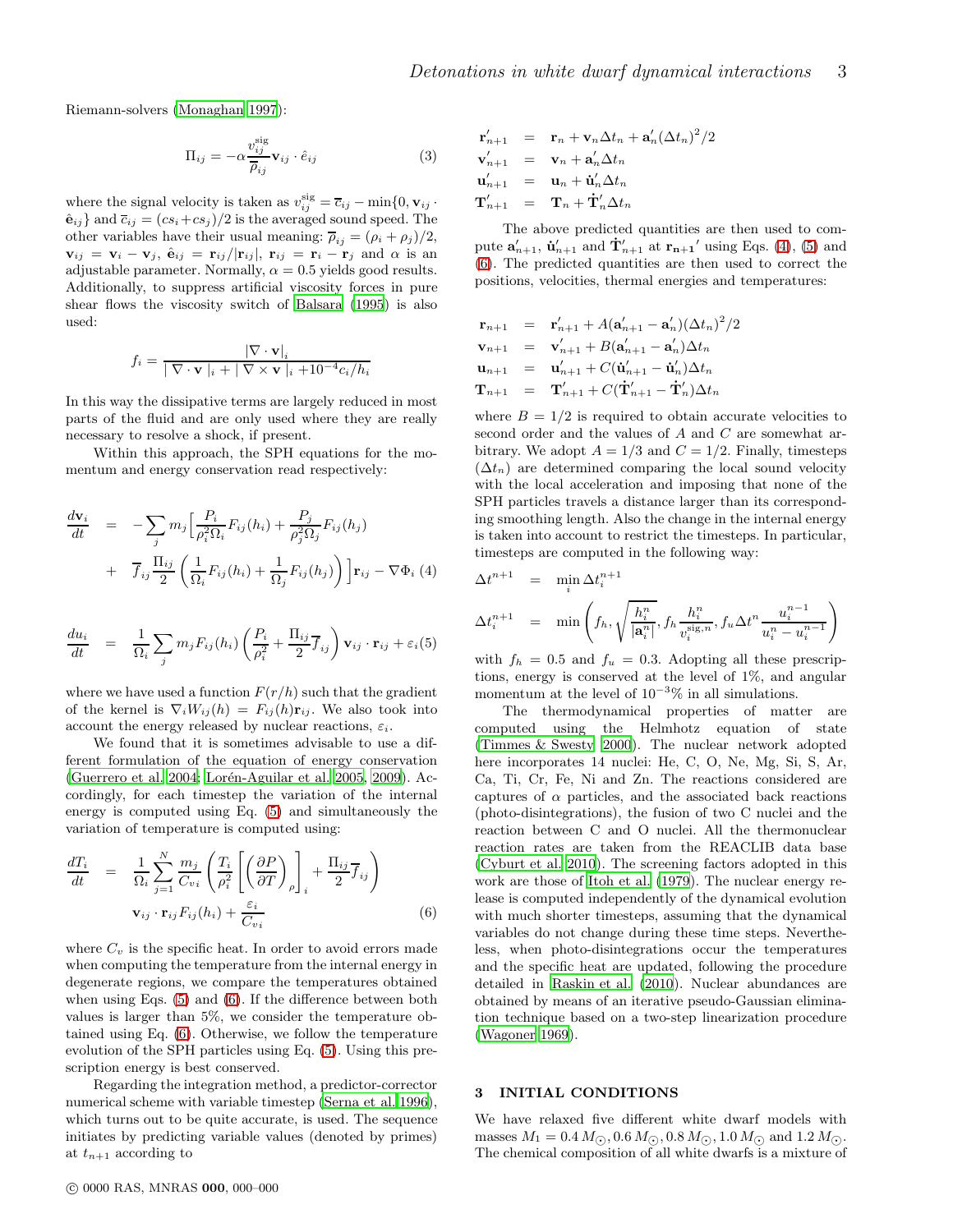| <b>Table 1.</b> Kinematical properties of the simulations reported here involving a 0.8 $M_{\odot}$ white dwarf. |  |  |  |
|------------------------------------------------------------------------------------------------------------------|--|--|--|
|------------------------------------------------------------------------------------------------------------------|--|--|--|

<span id="page-3-0"></span>

| Run                 | $M_1 + M_2$<br>$(M_{\odot})$        | Outcome                    | Detonation           | Ejection          | E<br>$(10^{48} \text{ erg})$ | L<br>$(10^{50} \text{ erg s}^{-1})$ | $r_{\rm max}$<br>$(R_{\odot})$               | $r_{\rm min}$<br>$(R_{\odot})$                 | $\varepsilon$  | $\beta$          |
|---------------------|-------------------------------------|----------------------------|----------------------|-------------------|------------------------------|-------------------------------------|----------------------------------------------|------------------------------------------------|----------------|------------------|
|                     | $v_{\rm ini} = 75$ km/s             | $\Delta y = 0.4 R_{\odot}$ |                      |                   |                              |                                     |                                              |                                                |                |                  |
| $\mathbf{1}$        | $0.8 + 0.6$                         | DC                         | Yes                  | No                | $-4.12$                      | $2.80\,$                            | $4.48 \times 10^{-1}$                        | $6.72\times10^{-3}$                            | 0.970          | 2.83             |
| $\,2$               | $0.8 + 0.8$                         | DC                         | Yes                  | No                | $-5.49$                      | $3.28\,$                            | $4.49\times10^{-1}$                          | $5.88\times10^{-3}$                            | 0.974          | 3.06             |
| 3<br>$\overline{4}$ | $1.0 + 0.8$<br>$1.2 + 0.8$          | DC<br>DC                   | Yes<br>Yes           | 2<br>$\mathbf{1}$ | $-6.88$<br>$-8.26$           | $3.64\,$<br>$3.93\,$                | $4.49\times10^{-1}$<br>$4.48 \times 10^{-1}$ | $5.21 \times 10^{-3}$<br>$4.70\times10^{-3}$   | 0.977<br>0.980 | 3.07<br>2.98     |
|                     | $v_{\rm ini} = 100 \; \rm km/s$     | $\Delta y = 0.3 R_{\odot}$ |                      |                   |                              |                                     |                                              |                                                |                |                  |
| 5                   | $0.8 + 0.6$                         | DC                         | Yes                  | No                | $-5.05$                      | 2.81                                | $3.64\times10^{-1}$                          | $6.76\times10^{-3}$                            | 0.964          | 2.81             |
| $\,6$               | $0.8 + 0.8$                         | DC                         | Yes                  | No                | $-6.76$                      | $3.28\,$                            | $3.63 \times 10^{-1}$                        | $5.90\times10^{-3}$                            | 0.968          | 3.05             |
| 7                   | $1.0 + 0.8$                         | DC                         | Yes                  | 2                 | $-8.47$                      | $3.64\,$                            | $3.63 \times 10^{-1}$                        | $5.23 \times 10^{-3}$                          | 0.972          | 3.06             |
| 8                   | $1.2 + 0.8$                         | DC                         | Yes                  | $\mathbf{1}$      | $-10.1$                      | 3.93                                | $3.63 \times 10^{-1}$                        | $4.71 \times 10^{-3}$                          | 0.974          | 2.97             |
|                     | $v_{\rm ini} = 100 \; \rm km/s$     | $\Delta y = 0.4 R_{\odot}$ |                      |                   |                              |                                     |                                              |                                                |                |                  |
| $\boldsymbol{9}$    | $0.8 + 0.6$                         | LC                         | Yes                  | No                | $-4.06$                      | 3.74                                | $4.49\times10^{-1}$                          | $1.21 \times 10^{-2}$                          | 0.948          | 1.57             |
| $10\,$              | $0.8 + 0.8$                         | LC                         | Yes                  | $\rm No$          | $-5.42$                      | 4.37                                | $4.50 \times 10^{-1}$                        | $1.05 \times 10^{-2}$                          | 0.954          | 1.71             |
| $11\,$              | $1.0 + 0.8$                         | LC                         | Yes                  | No                | $-6.80$                      | 4.85                                | $4.50 \times 10^{-1}$                        | $9.35 \times 10^{-3}$                          | 0.959          | 1.71             |
| $12\,$              | $1.2 + 0.8$                         | LC                         | Yes                  | No                | $-8.18$                      | $5.24\,$                            | $4.49\times10^{-1}$                          | $8.42\times10^{-3}$                            | 0.963          | 1.66             |
|                     | $v_{\rm ini} = 150 \; \rm km/s$     | $\Delta y = 0.3 R_{\odot}$ |                      |                   |                              |                                     |                                              |                                                |                |                  |
| 13                  | $0.8 + 0.6$                         | LC                         | No                   | No                | $-4.88$                      | 4.21                                | $3.68 \times 10^{-1}$                        | $1.56 \times 10^{-2}$                          | 0.919          | 1.22             |
| 14                  | $0.8 + 0.8$                         | LC                         | Yes                  | $\rm No$          | $-6.56$                      | 4.91                                | $3.67 \times 10^{-1}$                        | $1.35{\times}10^{-2}$                          | 0.929          | 1.33             |
| 15                  | $1.0 + 0.8$                         | LC                         | Yes                  | No                | $-8.25$                      | $5.46\,$                            | $3.66 \times 10^{-1}$                        | $1.20\times10^{-2}$                            | 0.937          | 1.33             |
| 16                  | $1.2 + 0.8$                         | LC                         | Yes                  | No                | $-9.95$                      | 5.90                                | $3.66 \times 10^{-1}$                        | $1.08\times10^{-2}$                            | 0.943          | 1.30             |
|                     | $v_{\rm ini} = 150 \; \rm km/s$     | $\Delta y = 0.4 R_{\odot}$ |                      |                   |                              |                                     |                                              |                                                |                |                  |
| 17                  | $0.8 + 0.6$                         | LC                         | No                   | No                | $-3.89$                      | 5.60                                | $4.53 \times 10^{-1}$                        | $2.81 \times 10^{-2}$                          | 0.883          | 0.68             |
| $18\,$              | $0.8 + 0.8$                         | $_{\rm LC}$                | No                   | No                | $-5.22$                      | $6.55\,$                            | $4.54 \times 10^{-1}$                        | $2.45 \times 10^{-2}$                          | 0.898          | 0.73             |
| 19                  | $1.0 + 0.8$                         | LC                         | No                   | No                | $-6.57$                      | 7.28                                | $4.53 \times 10^{-1}$                        | $2.16\times10^{-2}$                            | 0.909          | 0.74             |
| $20\,$              | $1.2 + 0.8$                         | $_{\rm LC}$                | Yes                  | No                | $-7.93$                      | 7.86                                | $4.52 \times 10^{-1}$                        | $1.94 \times 10^{-2}$                          | 0.918          | 0.72             |
|                     | $v_{\rm ini} = 200$ km/s            | $\Delta y = 0.3 R_{\odot}$ |                      |                   |                              |                                     |                                              |                                                |                |                  |
| 21                  | $0.8 + 0.6$                         | LC                         | No                   | No                | $-4.64$                      | $5.62\,$                            | $3.75 \times 10^{-1}$                        | $2.86 \times 10^{-2}$                          | 0.858          | 0.66             |
| $22\,$              | $0.8 + 0.8$                         | LC                         | No                   | No                | $-6.28$                      | $6.55\,$                            | $3.73 \times 10^{-1}$                        | $2.48\times10^{-2}$                            | 0.875          | 0.73             |
| $23\,$              | $1.0 + 0.8$                         | LC                         | No                   | No                | $-7.94$                      | 7.28                                | $3.72 \times 10^{-1}$                        | $2.18 \times 10^{-2}$                          | 0.889          | 0.73             |
| 24                  | $1.2 + 0.8$                         | LC                         | Yes                  | No                | $-9.61$                      | 7.86                                | $3.70\times10^{-1}$                          | $1.96 \times 10^{-2}$                          | 0.900          | 0.71             |
|                     | $v_{\rm ini} = 200$ km/s            | $\Delta y = 0.4 R_{\odot}$ |                      |                   |                              |                                     |                                              |                                                |                |                  |
|                     |                                     |                            |                      |                   |                              |                                     |                                              |                                                |                |                  |
| 25                  | $0.8 + 0.6$                         | $\rm{O}$                   | $\rm No$             | $\rm No$          | $-3.65$                      | $7.47\,$                            | $4.61 \times 10^{-1}$<br>$4.60\times10^{-1}$ | $5.23 \times 10^{-2}$<br>$4.54 \times 10^{-2}$ | 0.796          | 0.36             |
| $26\,$<br>$27\,$    | $0.8 + 0.8$<br>$1.0 + 0.8$          | $\circ$<br>${\rm O}$       | $\rm No$<br>$\rm No$ | No<br>$\rm No$    | $-4.94$<br>$-6.26$           | $8.74\,$<br>9.70                    | $4.58 \times 10^{-1}$                        | $3.99 \times 10^{-2}$                          | 0.820<br>0.840 | 0.40<br>$0.40\,$ |
| ${\bf 28}$          | $1.2 + 0.8$                         | $\circ$                    | No                   | No                | $-7.60$                      | 10.50                               | $4.57 \times 10^{-1}$                        | $3.56{\times}10^{-2}$                          | 0.855          | $0.39\,$         |
|                     | $v_{\text{ini}} = 300 \text{ km/s}$ | $\Delta y = 0.3 R_{\odot}$ |                      |                   |                              |                                     |                                              |                                                |                |                  |
| 29                  | $0.8 + 0.6$                         | $\rm{O}$                   | $\rm No$             | No                | $-3.97$                      | $8.39\,$                            | $4.02 \times 10^{-1}$                        | $6.96\times10^{-2}$                            | 0.705          | $0.27\,$         |
| 30                  | $0.8 + 0.8$                         | $\circ$                    | $\rm No$             | No                | $-5.47$                      | $\boldsymbol{9.32}$                 | $3.96 \times 10^{-1}$                        | $6.02\times10^{-2}$                            | 0.736          | 0.30             |
| 31                  | $1.0 + 0.8$                         | $\circ$                    | No                   | $\rm No$          | $-7.04$                      | 10.90                               | $3.90\times10^{-1}$                          | $5.27 \times 10^{-2}$                          | 0.762          | $0.30\,$         |
| $32\,$              | $1.2 + 0.8$                         | $\mathcal{O}$              | No                   | No                | $-8.64$                      | 11.80                               | $3.86 \times 10^{-1}$                        | $4.69\times10^{-2}$                            | 0.783          | $0.30\,$         |
|                     | $v_{\rm ini} = 300$ km/s            | $\Delta y = 0.4 R_{\odot}$ |                      |                   |                              |                                     |                                              |                                                |                |                  |
|                     |                                     |                            |                      |                   |                              |                                     |                                              |                                                |                |                  |
| 33                  | $0.8 + 0.6$                         | $\rm{O}$                   | $\rm No$             | $\rm No$          | $-2.94$                      | 11.20                               | $5.01 \times 10^{-1}$                        | $1.35 \times 10^{-1}$                          | 0.576          | $0.14\,$         |
| 34                  | $0.8 + 0.8$                         | $\rm{O}$                   | $\rm No$             | No                | $-4.13$                      | 13.10                               | $4.89\times10^{-1}$                          | $1.15 \times 10^{-1}$                          | 0.620          | 0.16             |
| $35\,$              | $1.0 + 0.8$                         | $\circ$                    | $\rm No$             | $\rm No$          | $-5.37$                      | 14.62                               | $4.82 \times 10^{-1}$                        | $9.97 \times 10^{-2}$                          | 0.657          | $0.16\,$         |
| 36                  | $1.2 + 0.8$                         | $\mathcal{O}$              | $\rm No$             | $\rm No$          | $-6.63$                      | 15.71                               | $4.76 \times 10^{-1}$                        | $8.81 \times 10^{-2}$                          | 0.688          | $0.16\,$         |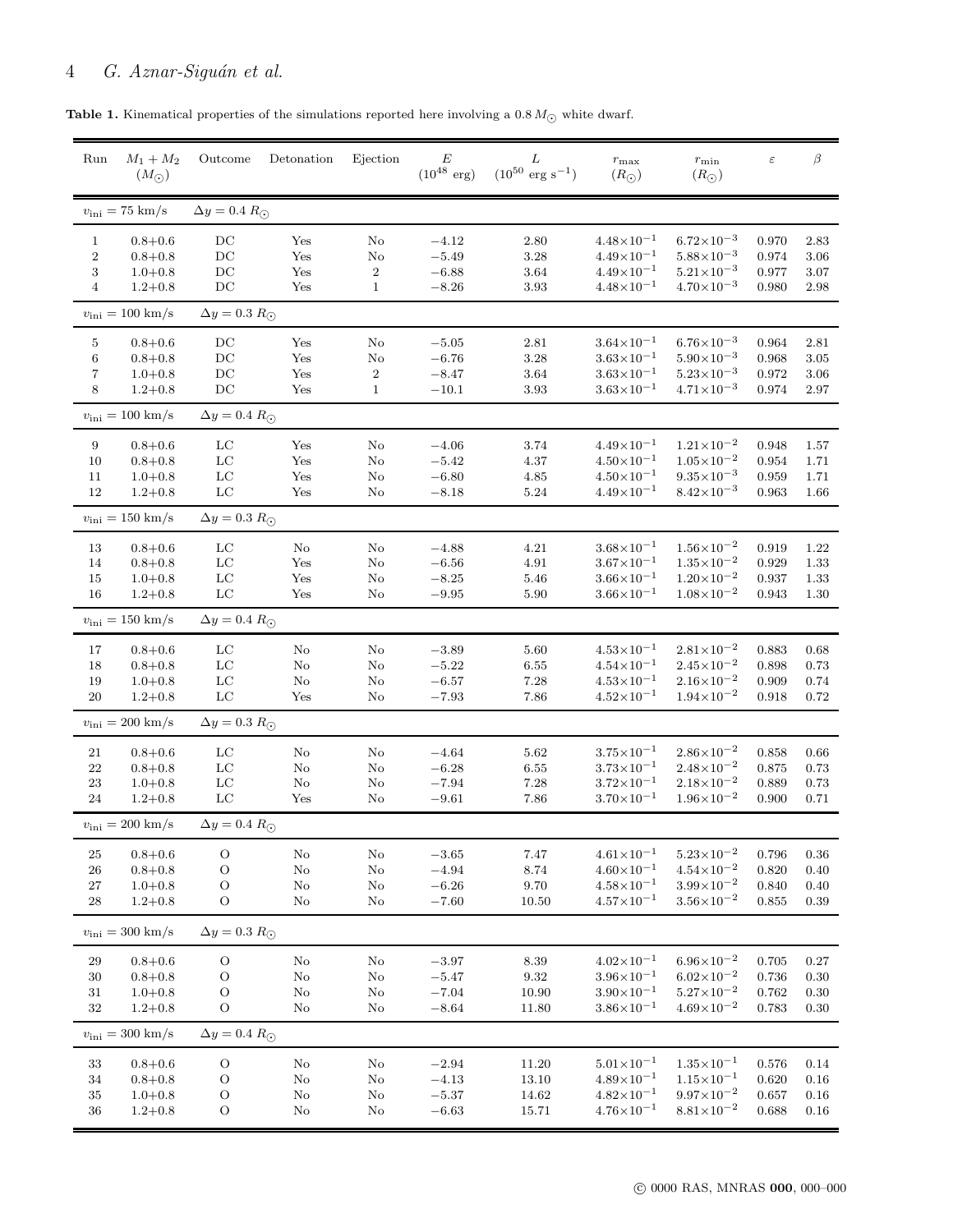<span id="page-4-0"></span>

| Run          | $M_1 + M_2$<br>$(M_{\odot})$    | Outcome                    | Detonation     | Ejection                       | E<br>$(10^{48} \text{ erg})$ | L<br>$(10^{50} \text{ erg s}^{-1})$ | $r_{\rm max}$<br>$(R_{\bigodot})$              | $r_{\min}$<br>$(R_{\odot})$                    | $\varepsilon$  | $\beta$      |
|--------------|---------------------------------|----------------------------|----------------|--------------------------------|------------------------------|-------------------------------------|------------------------------------------------|------------------------------------------------|----------------|--------------|
|              | $v_{\rm ini} = 75$ km/s         | $\Delta y = 0.3 R_{\odot}$ |                |                                |                              |                                     |                                                |                                                |                |              |
| 37<br>38     | $0.2 + 0.4$<br>$0.4 + 0.4$      | $_{\rm DC}$<br>DC          | Yes<br>Yes     | $\mathbf{1}$<br>$\overline{2}$ | $-0.84$<br>$-1.69$           | 0.82<br>1.23                        | $3.65 \times 10^{-1}$<br>$3.64 \times 10^{-1}$ | $8.94 \times 10^{-3}$<br>$6.65 \times 10^{-3}$ | 0.952<br>0.964 | 3.97<br>4.21 |
|              | $v_{\rm ini} = 75$ km/s         | $\Delta y = 0.4 R_{\odot}$ |                |                                |                              |                                     |                                                |                                                |                |              |
| $39\,$       | $0.2 + 0.4$                     | $_{\rm LC}$                | Yes            | No                             | $-0.67$                      | 1.09                                | $4.51 \times 10^{-1}$                          | $1.60\times10^{-2}$                            | 0.931          | 2.21         |
| 40           | $0.4 + 0.4$<br>$0.8 + 0.4$      | DC<br>DC                   | Yes            | $\boldsymbol{2}$               | $-1.35$                      | 1.64                                | $4.50 \times 10^{-1}$<br>$4.49\times10^{-1}$   | $1.19\times10^{-2}$<br>$7.85 \times 10^{-3}$   | 0.948<br>0.966 | 2.35<br>2.93 |
| 41<br>42     | $1.2 + 0.4$                     | DC                         | Yes<br>Yes     | $\mathbf{1}$<br>$\mathbf{1}$   | $-2.73$<br>$-4.12$           | $2.18\,$<br>2.45                    | $4.48 \times 10^{-1}$                          | $5.84\times10^{-3}$                            | 0.974          | 3.26         |
|              | $v_{\rm ini} = 100 \; \rm km/s$ | $\Delta y = 0.3 R_{\odot}$ |                |                                |                              |                                     |                                                |                                                |                |              |
|              |                                 |                            |                |                                |                              |                                     |                                                |                                                |                |              |
| 43<br>44     | $0.2 + 0.4$<br>$0.4 + 0.4$      | $_{\rm LC}$<br>DC          | Yes<br>Yes     | No<br>$\,2$                    | $-0.81$<br>$-1.65$           | 1.09<br>1.64                        | $3.68 \times 10^{-1}$<br>$3.66 \times 10^{-1}$ | $1.62\times10^{-2}$<br>$1.20\times10^{-2}$     | 0.916<br>0.937 | 2.19<br>2.34 |
| 45           | $0.8 + 0.4$                     | DC                         | Yes            | $\mathbf{1}$                   | $-3.35$                      | $2.18\,$                            | $3.64 \times 10^{-1}$                          | $7.88\times10^{-3}$                            | 0.958          | 2.92         |
| 46           | $1.2 + 0.4$                     | DC                         | Yes            | $\mathbf{1}$                   | $-5.07$                      | 2.45                                | $3.63 \times 10^{-1}$                          | $5.88 \times 10^{-3}$                          | 0.968          | 3.23         |
|              | $v_{\rm ini} = 100 \; \rm km/s$ | $\Delta y = 0.4 R_{\odot}$ |                |                                |                              |                                     |                                                |                                                |                |              |
| 47           | $0.2 + 0.4$                     | $_{\rm LC}$                | $\rm No$       | No                             | $-0.64$                      | 1.46                                | $4.55 \times 10^{-1}$                          | $2.93 \times 10^{-2}$                          | 0.879          | 1.21         |
| 48           | $0.4 + 0.4$                     | $_{\rm LC}$                | Yes            | No                             | $-1.31$                      | 2.18                                | $4.53 \times 10^{-1}$                          | $2.16\times10^{-2}$                            | 0.909          | 1.29         |
| 49           | $0.8 + 0.4$                     | DC                         | Yes            | $\mathbf{1}$                   | $-2.68$                      | $2.91\,$                            | $4.51 \times 10^{-1}$                          | $1.42 \times 10^{-2}$                          | 0.939          | 1.62         |
| 50           | $1.2 + 0.4$                     | DC                         | Yes            | $\mathbf{1}$                   | $-4.07$                      | 3.27                                | $4.50\times10^{-1}$                            | $1.05 \times 10^{-2}$                          | 0.954          | 1.80         |
|              | $v_{\rm ini} = 150 \; \rm km/s$ | $\Delta y = 0.3 R_{\odot}$ |                |                                |                              |                                     |                                                |                                                |                |              |
| 51           | $0.2 + 0.4$                     | LC                         | No             | No                             | $-0.74$                      | 1.64                                | $3.81 \times 10^{-1}$                          | $3.84 \times 10^{-2}$                          | 0.818          | 0.92         |
| $52\,$       | $0.4 + 0.4$                     | $_{\rm LC}$                | Yes            | No                             | $-1.55$                      | 2.46                                | $3.75 \times 10^{-1}$                          | $2.81 \times 10^{-2}$                          | 0.861          | 1.00         |
| $53\,$<br>54 | $0.8 + 0.4$<br>$1.2 + 0.4$      | DC<br>DC                   | Yes<br>Yes     | $\mathbf{1}$<br>$\mathbf{1}$   | $-3.22$<br>$-4.92$           | $3.27\,$<br>3.68                    | $3.69\times10^{-1}$<br>$3.67 \times 10^{-1}$   | $1.83 \times 10^{-2}$<br>$1.35 \times 10^{-2}$ | 0.906<br>0.929 | 1.26<br>1.41 |
|              | $v_{\rm ini} = 150 \; \rm km/s$ | $\Delta y = 0.4 R_{\odot}$ |                |                                |                              |                                     |                                                |                                                |                |              |
|              |                                 |                            |                |                                |                              |                                     | $4.70\times10^{-1}$                            | $7.14{\times}10^{-2}$                          |                |              |
| 55<br>56     | $0.2 + 0.4$<br>$0.4 + 0.4$      | $\circ$<br>O               | No<br>$\rm No$ | No<br>No                       | $-0.58$<br>$-1.21$           | $2.18\,$<br>$3.28\,$                | $4.62 \times 10^{-1}$                          | $5.16 \times 10^{-2}$                          | 0.736<br>0.799 | 0.50<br>0.54 |
| 57           | $0.8 + 0.4$                     | $_{\rm LC}$                | Yes            | No                             | $-2.55$                      | 4.37                                | $4.56 \times 10^{-1}$                          | $3.30\times10^{-2}$                            | 0.864          | 0.70         |
| 58           | $1.2 + 0.4$                     | $_{\rm LC}$                | Yes            | No                             | $-3.91$                      | 4.91                                | $4.54 \times 10^{-1}$                          | $2.44 \times 10^{-2}$                          | 0.898          | 0.78         |
|              | $v_{\rm ini} = 200$ km/s        | $\Delta y = 0.3 R_{\odot}$ |                |                                |                              |                                     |                                                |                                                |                |              |
| $59\,$       | $0.2 + 0.4$                     | $\circ$                    | $\rm No$       | No                             | $-0.65$                      | $2.18\,$                            | $4.07{\times}10^{-1}$                          | $7.31 \times 10^{-2}$                          | 0.695          | 0.49         |
| 60           | $0.4 + 0.4$                     | О                          | No             | No                             | $-1.41$                      | 3.28                                | $3.90\times10^{-1}$                            | $5.27 \times 10^{-2}$                          | 0.762          | 0.53         |
| 61           | $0.8 + 0.4$                     | $_{\rm LC}$                | Yes            | $\rm No$                       | $-3.03\,$                    | 4.36                                | $3.78 \times 10^{-1}$                          | $3.36 \times 10^{-2}$                          | 0.837          | 0.68         |
| 62           | $1.2 + 0.4$                     | $_{\rm LC}$                | Yes            | No                             | $-4.71\,$                    | $4.91\,$                            | $3.73 \times 10^{-1}$                          | $2.47{\times}10^{-2}$                          | 0.876          | 0.77         |
|              | $v_{\rm ini} = 200$ km/s        | $\Delta y = 0.4 R_{\odot}$ |                |                                |                              |                                     |                                                |                                                |                |              |
| 63           | $0.2 + 0.4$                     | $\circ$                    | $\rm No$       | No                             | $-0.48$                      | $2.91\,$                            | $5.05\times10^{-1}$                            | $1.41 \times 10^{-1}$                          | 0.564          | 0.25         |
| 64           | $0.4 + 0.4$                     | $\circ$                    | No             | $\rm No$                       | $-1.07$                      | $4.37\,$                            | $4.82\times10^{-1}$                            | $9.97 \times 10^{-2}$                          | 0.657          | 0.28         |
| 65           | $0.8 + 0.4$                     | $\mathcal{O}$              | $\rm No$       | $\rm No$                       | $-2.36$                      | $5.82\,$                            | $4.66 \times 10^{-1}$                          | $6.23\times10^{-2}$                            | 0.764          | 0.37         |
| 66           | $1.2 + 0.4$                     | $_{\rm LC}$                | Yes            | No                             | $-3.70$                      | 6.55                                | $4.60\times10^{-1}$                            | $4.53 \times 10^{-2}$                          | 0.821          | 0.42         |
|              | $v_{\rm ini} = 300$ km/s        | $\Delta y=0.3~R_\odot$     |                |                                |                              |                                     |                                                |                                                |                |              |
| 67           | $0.4 + 0.4$                     | $\circ$                    | $\rm No$       | $\rm No$                       | $-1.01$                      | $4.91\,$                            | $4.87\times10^{-1}$                            | $1.33 \times 10^{-1}$                          | 0.571          | 0.14         |
| 68           | $0.8 + 0.4$                     | О                          | $\rm No$       | No                             | $-2.50$                      | $6.55\,$                            | $4.17 \times 10^{-1}$                          | $8.35 \times 10^{-2}$                          | 0.666          | $0.28\,$     |
| 69           | $1.2 + 0.4$                     | $\circ$                    | $\rm No$       | $\rm No$                       | $-4.11$                      | 7.36                                | $3.96 \times 10^{-1}$                          | $6.01\times10^{-2}$                            | 0.737          | 0.32         |
|              | $v_{\rm ini} = 300$ km/s        | $\Delta y = 0.4 R_{\odot}$ |                |                                |                              |                                     |                                                |                                                |                |              |
| $70\,$       | $0.8 + 0.4$                     | $\rm{O}$                   | $\rm No$       | $\rm No$                       | $-1.82\,$                    | 8.74                                | $5.22 \times 10^{-1}$                          | $1.63 \times 10^{-1}$                          | 0.525          | 0.14         |
| $71\,$       | $1.2 + 0.4$                     | $\rm{O}$                   | $\rm No$       | $\rm No$                       | $-3.10$                      | 9.82                                | $4.90 \times 10^{-1}$                          | $1.14 \times 10^{-1}$                          | 0.621          | $0.17\,$     |

Table 2. Kinematical properties of the simulations reported here involving a  $0.4\,M_{\bigodot}$  white dwarf.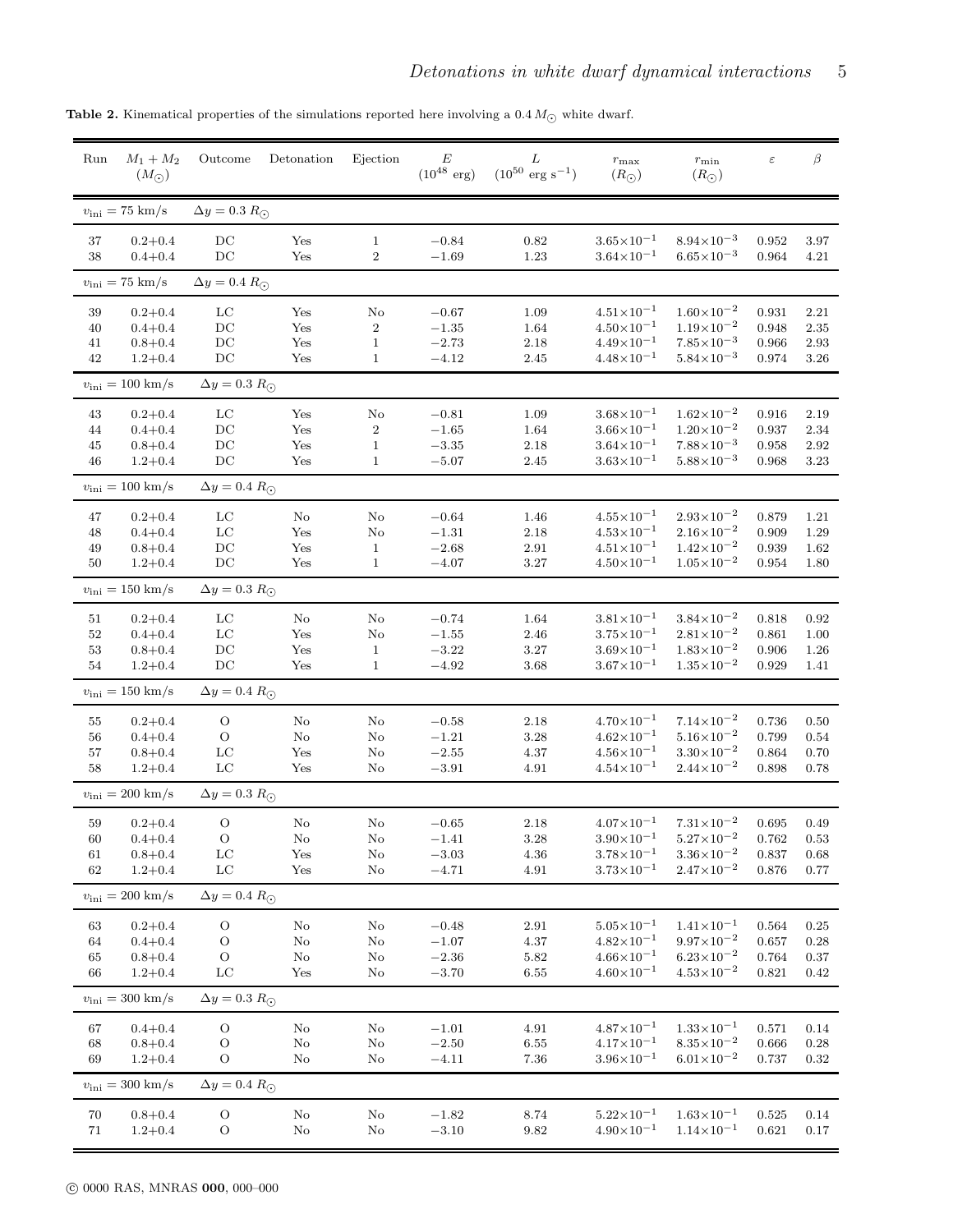

<span id="page-5-1"></span>Figure 1. Time evolution of one of the simulations in which the dynamical interaction of two white dwarfs results in the disruption of both stars. In particular, this simulation corresponds to the case in which the interacting stars have masses  $0.8 M_{\odot}$  and  $1.0 M_{\odot}$ , whereas the initial velocity is  $v_{\text{ini}} = 100 \text{ km/s}$  and the initial distance is  $\Delta y = 0.3 R_{\odot}$  — that is, run number 7 in Table [1.](#page-3-0) The temperature of each SPH particle is also shown, expressed in K. The x and y axes are in units of 0.1  $R_{\odot}$ . The dashed lines correspond to the trajectories of the center of mass of each intervening star. Only 1 out of 10 particles has been represented. Times (in seconds) since the beginning of the simulation are shown in the right upper corner of each panel. These figures have been done using the visualization tool SPLASH [\(Price 2007\)](#page-17-29). [Color figure only available in the electronic version of the article].

40% carbon and 60% oxygen (by mass), except for the lightest one — which is made of pure helium — and the heaviest one — which is made of a mixture of 80% of oxygen and 20% of neon, also by mass. The intervening stars were relaxed separately to obtain accurate equilibrium initial configurations, using  $\sim 2 \times 10^5$  particles for each star. This resolution is high enough to provide accurate results and low enough to run a large number of simulations in a reasonable period of time. The initial temperature of our isothermal white dwarf configurations is  $\sim 10^7$  K. As in Lorén-Aguilar et al. (2010), the white dwarfs were assumed to rotate counterclockwise as rigid bodies [\(Charpinet et al. 2009](#page-17-30)) with rotational velocities  $\omega \simeq 7 \times 10^{-5}$  rad/s — a typical rotation velocity of field white dwarfs [\(Berger et al. 2005](#page-17-31)). This rotation rate is nevertheless irrelevant to the dynamics of the close encounters studied in this paper. In fact, the spin rates of post-capture white dwarfs could be larger, as the capture is dominated by tidal dissipation, which would lead to spin-up of at least the lower mass white dwarf, and of both stars if the masses are comparable [\(Press & Teukolsky 1977](#page-17-32)).

We fixed the initial distance between the stars along the x-axis,  $\Delta x = 0.2 R_{\odot}$ , and allowed the initial distance along the y-axis to vary between  $\Delta y = 0.3 R_{\odot}$  and  $0.4 R_{\odot}$ . Under these conditions the tidal deformations of both white dwarfs are negligible at the beginning of the simulation and the approximation of spherical symmetry is valid. The initial velocity of each star was set to  $\mathbf{v}_{\text{ini}} = (\pm v_{\text{ini}}, 0, 0)$ , with  $v_{\text{ini}}$  ranging from 75 to 300 km/s, which are typical values for which the interaction ends up in a collision. With this setting the initial coordinates of the two intervening white dwarfs are  $(\Delta x/2, -\Delta y/2, 0)$  and  $(-\Delta x/2, \Delta y/2, 0)$  and the relative velocity is  $2v_{\text{ini}}$ . Note that these initial conditions



<span id="page-5-2"></span>Figure 2. Same as Fig. [1](#page-5-1) for one of the simulations in which the dynamical interaction results in the disruption of the less massive star, while the more massive white dwarf retains its identity. This specific simulation corresponds to the case in which the initial velocity is  $v_{\text{ini}} = 100 \text{ km/s}$  and the initial distance is  $y_{\text{ini}} =$  $0.3R<sub>o</sub>$ , while the masses of the colliding white dwarfs are 0.8 and  $1.2 M_{\odot}$ , respectively, corresponding to simulation number 8 in Table [1.](#page-3-0) [Color figure only available in the electronic version of the article].

lead in all cases to negative energies, which result in initial elliptical trajectories, although some of them have high eccentricities — see below. That is, the interactions studied here correspond to a post-capture scenario. For a detailed study of the gravitational capture mechanisms see, for example, [Press & Teukolsky \(1977\)](#page-17-32) and [Lee & Ostriker \(1986](#page-17-33)). Additionally, we note that in order for a pair of stars to become bound after a close encounter, some kind of dissipation mechanism must be involved, like a third body tidal interaction [\(Shara & Hurley 2002](#page-17-34)), or the excitation of stellar pulsations by means of tidal interaction [\(Fabian et al.](#page-17-35) [1975](#page-17-35)).

# <span id="page-5-0"></span>4 OUTCOMES OF THE INTERACTIONS

#### 4.1 Time evolution

In most simulations the time evolution of the interactions computed here is the same found in our previous paper (Lorén-Aguilar et al. 2010). In particular, after tidal interaction, the intervening white dwarfs either form an eccentric binary or collide. In particular, if the intervening stars get sufficiently close at periastron and mass transfer begins, a stellar merger occurs. In this case, two different behaviors can be clearly distinguished. If more than one mass-transfer episode occurs before the stellar merger, we name it a lateral collision (LC). Else, if just one mass transfer happens, then we call the interaction a direct collision (DC). Otherwise, if the binary system survives without transferring mass, an eccentric orbit will be the outcome (O) of the interaction.

Also, for most of the cases studied here in which a collision occurs, the resulting remnants left behind by the dynamical interaction are very similar to those found in our previous work (Lorén-Aguilar et al. 2010). However, there are a few cases in which the interaction is so strong that the material of the lightest white dwarf is ejected from the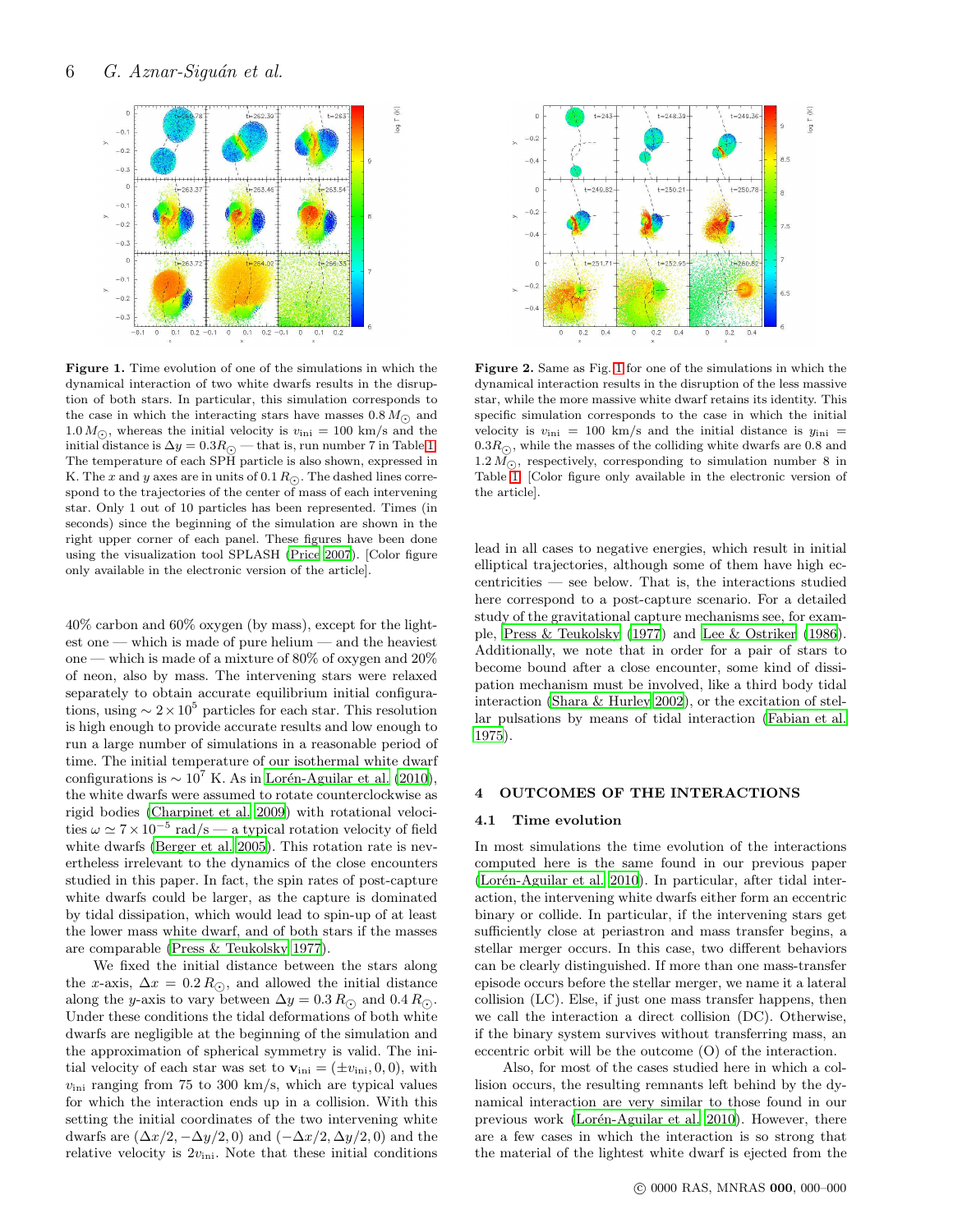

<span id="page-6-0"></span>Figure 3. Same as Fig. [1](#page-5-1) for the simulation in which two helium white dwarfs are involved. In this case the dynamical interaction results in the tidal disruption of an extremely low mass white dwarf of mass  $0.2 M_{\odot}$  in the gravitational field of a  $0.4 M_{\odot}$  helium white dwarf. The initial conditions of this specific simulation are  $v_{\text{ini}} = 75 \text{ km/s}$  and  $y_{\text{ini}} = 0.3 R_{\odot}$ , corresponding to run number 37 in Table [2.](#page-4-0) [Color figure only available in the electronic version of the article].

system. Finally, there are as well some interactions in which both stars are totally disrupted. This occurs as a consequence of the very high temperatures attained in the contact region during the most violent phase of the dynamical interaction. Specifically, in all the simulations in which one or both stars are disrupted and the material is ejected from the system the temperatures and densities reached during the interaction are high enough to drive a detonation. If the material of the disrupted less massive star is a mixture of carbon and oxygen this occurs when the temperature is larger than  $\sim 2.5 \times 10^9$  K and the density is above  $2.0 \times 10^6$  g cm<sup>-3</sup> [\(Seitenzahl et al. 2009](#page-17-36); [Pakmor et al. 2011](#page-17-37)). When the less massive white dwarf is made of helium we consider that a detonation is likely to develop when the nuclear timescale is shorter than the dynamical one. Nevertheless, we emphasize that these are only necessary conditions, since whether a detonation develops or not depends as well on other factors, like the temperature and density gradients.

We find that in most of the simulations in which the material of the disrupted low-mass white dwarf reaches high temperatures and large densities the regions in which a detonation is likely to develop comprise a small number of particles and degeneracy is rapidly lifted. Consequently, in these cases the result of the dynamical interaction is not a powerful thermonuclear explosion, leading to a supernova. However, there are a few runs in which the number of particles that reach detonation conditions is large enough to ensure that a supernova occurs. This happens, for instance, in the case in which two heavy carbon-oxygen white dwarfs of masses  $0.8 M_{\odot}$  and  $1.0 M_{\odot}$  interact. The time evolution of this system is depicted in Fig. [1.](#page-5-1) There are other cases in which only the material of the less massive white dwarf is ejected after being tidally disrupted by the more massive one. This occurs, for instance, when the primary is a very compact oxygen-neon white dwarf. Due to the very small radius of the more massive white dwarf a sizable fraction of the less massive white dwarf is not accreted as it occurs

when two white dwarfs with smaller mass contrast interact but, instead, in this case the oxygen-neon white dwarf is barely affected by the interaction, while the material of the disrupted less massive star bounces on the surface of the primary and is ejected at somewhat large velocities, of the order of  $10^4$  km/s. Fig. [2](#page-5-2) shows an example of the temporal evolution in these cases. Specifically, this figure displays the time evolution in the case in which a  $0.8 M_{\odot}$  carbon-oxygen white dwarf and a 1.2  $M_{\odot}$  oxygen-neon white dwarf interact. Finally, there are other simulations in which both stars are disrupted as well although there is not a large mass contrast. This occurs mainly for the simulations involving two helium white dwarfs. Fig. [3](#page-6-0) illustrates the case in which an extremely low mass white dwarf of mass  $0.2 M_{\odot}$  white dwarf is tidally disrupted by another helium white dwarf of mass  $0.4 M_{\odot}$ , and its material is ejected from the system. Finally, it is interesting to note as well that in all these simulations the shocked region is well resolved by our simulations — see Figs. [1,](#page-5-1) [2,](#page-5-2) and [3.](#page-6-0)

#### 4.2 Overview of the simulations

Tables [1](#page-3-0) and [2](#page-4-0) list all the simulations performed in this work, grouped as a function of the initial positions and velocities. In particular, Table [1](#page-3-0) lists the kinematical properties of the simulations in which a 0.8  $M_{\odot}$  carbon-oxygen white dwarf is involved, whereas in Table [2](#page-4-0) we display the same information for the simulations in which a light-weight  $(0.4 M_{\odot})$  helium white dwarf is considered. Note that these simulations complement those of Lorén-Aguilar et al. (2010), in which the interaction of two white dwarfs of masses 0.6 and  $0.8 M_{\odot}$ was studied. Thus, the present set of simulations, when complemented with those of Lorén-Aguilar et al. (2010), encompasses the most plausible range of white dwarf masses.

In both tables we list the masses of the interacting white dwarfs (second column) and the outcome of the dynamical interaction (third column). The fourth column shows if the physical conditions for a detonation are met during the dynamical interaction, and if as a consequence of the interaction the material of the less massive white dwarf is ejected  $(1)$ , or if both stars are totally disrupted  $(2)$  — fifth column. The total energy,  $E$ , and the total angular momentum,  $L$ , of the system are listed in the sixth and seventh columns, respectively. These two quantities have been computed using the corresponding SPH prescriptions. Note as well that all the energies of the systems considered here are negative and, thus, the initial trajectories are in all cases elliptical. Therefore, the apoastron  $(r_{\text{max}})$ , the periastron  $(r_{\text{min}})$  and the eccentricity  $(\epsilon)$  of the orbits are also specified in this table – columns 7, 8 and 9, respectively. All these quantities have been computed using the solution of the two-body problem, assuming that the two white dwarfs are point masses. However, it is important to realize that tidal interactions subsequently modify the initial orbits, leading to different outcomes. Finally, in the last column of tables [1](#page-3-0) and [2](#page-4-0) we also list the so-called impact parameter, which is defined as

<span id="page-6-1"></span>
$$
\beta = \frac{R_1 + R_2}{r_{\min}},\tag{7}
$$

This parameter is a good indicator of the strength of the interaction. In this expression  $R_1$  is the radius of the more massive white dwarf and  $R_2$  that of the less massive one.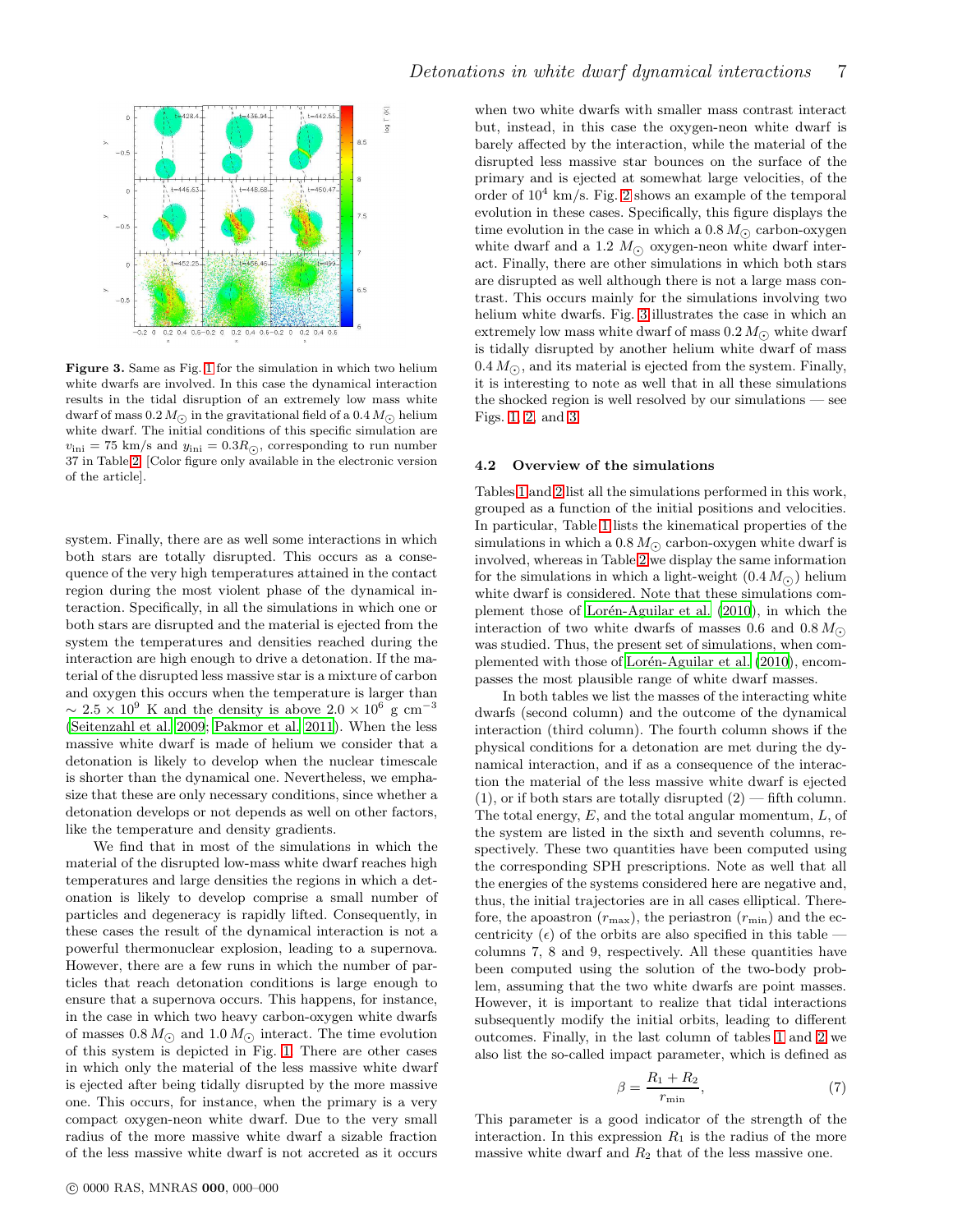

<span id="page-7-0"></span>Figure 4. Outcomes of the simulations performed here presented in the plane defined by the reduced mass of the system and the periastron distance. The left panel displays the outcomes of the simulations in which a  $0.8 M_{\odot}$  carbon-oxygen white dwarf is involved, whilst the right panel shows the outcomes of the simulations in which a  $0.4 M_{\odot}$  helium white dwarf is used. The shaded areas indicate the regions for which the three different outcomes occur, as explained in the main text. Each row of simulations is also labelled with the mass of the second interacting white dwarf corresponding to the indicated reduced mass. The horizontal solid lines separate the regions of helium, carbon-oxygen and oxygen-neon white dwarfs, respectively. Hollow squares indicate those simulations in which no detonation occurs, filled squares represent those simulations in which the conditions for a detonation are met, filled triangles correspond to those simulations in which the material of the lightest white dwarf is ejected, while filled circles show the simulations in which both white dwarfs are completely destroyed. The dashed line separates the region in which no detonations occur and that in which during the dynamical interaction the physical conditions for a detonation to occur are met, while the dotted-dashed line indicates the region for which the dynamically interacting system is totally or partially disrupted. Those interactions occuring to the left of this line result in a ejection of the material of at least one component of the system.

## 4.3 The outcomes of the interactions

As previously said, our simulations result in three different outcomes, depending on the adopted initial conditions. Not surprisingly, we find that the most relevant physical parameter for discriminating between the three different outcomes is the periastron distance,  $r_{\min}$ . In particular, we find that as the periastron distance decreases, the outcome of the interaction changes from the formation of an eccentric binary to a lateral collision and then to a direct one. This can be seen in Fig. [4,](#page-7-0) where we show the different outcomes of our simulations as a function of the periastron distance and the reduced mass of the system —  $\mu = M_1 M_2/(M_1 + M_2)$  — for the case in which the mass of one of the interacting white dwarfs is kept fixed to 0.8  $M_{\odot}$  — left panel — or to 0.4  $M_{\odot}$ — right panel. In these panels the dark grey shaded areas represent the region in which the outcome of the interaction is a direct collision, the medium grey shaded areas show the regions in which lateral collisions occur, while the light grey shaded areas display the regions in which eccentric binaries are formed. We have also labelled, for the sake of clarity, each set of simulations with the mass of the second interacting white dwarf — from  $1.2 M_{\odot}$  to  $0.2 M_{\odot}$ . In this way it is better illustrated how the masses of the white dwarfs involved in the interaction affect the resulting outcome.

To gain insight in the physics of the interaction process we have proceeded as follows. It could be naively expected that a direct collision occurs when at closest approach the

two intervening white dwarfs are in contact. This happens when the minimum distance between their respective centers of mass,  $r_{\min}$ , is smaller than the sum of the unperturbed radii of the white dwarfs. That is, when  $r_{\min} \le R_1 + R_2$ , where  $R_1$  and  $R_2$  are the radii of both white dwarfs at sufficiently large distances. Instead, our results show that in a direct collision the overlap between both white dwarfs at minimum distance is substantial in all cases, otherwise the less massive star survives the first mass transfer episode and a lateral collision is the outcome of the interaction, and thus this criterion is not valid. There are several reasons for this. The first one is that in direct collisions the relative velocities of the SPH particles are relatively large, or equivalently  $\beta$ is sufficiently large. Thus, in direct collisions the SPH particles of both stars are thoroughly mixed. The second reason is that in this approximation  $r_{\min}$  is computed using the expression for point masses, whereas in our simulations we deal with extended bodies. Thus, in our calculations the distance at closest approach is larger than that obtained using point masses. Finally, tidal forces also decrease the periastron of the system. The interplay between all these factors is complex and, accordingly, the simplistic criterion previously explained has to be modified. To take into account that in all direct collisions substantial overlap at minimum distance occurs we adopt  $r_{\min} \leq \lambda R_1 + R_2$ , where the parameter  $\lambda$ indicates the degree of overlaping between both stars. The division between the regions of direct collisions and lateral collisions in Fig. [4](#page-7-0) is best fitted using  $\lambda \approx -0.35$ , meaning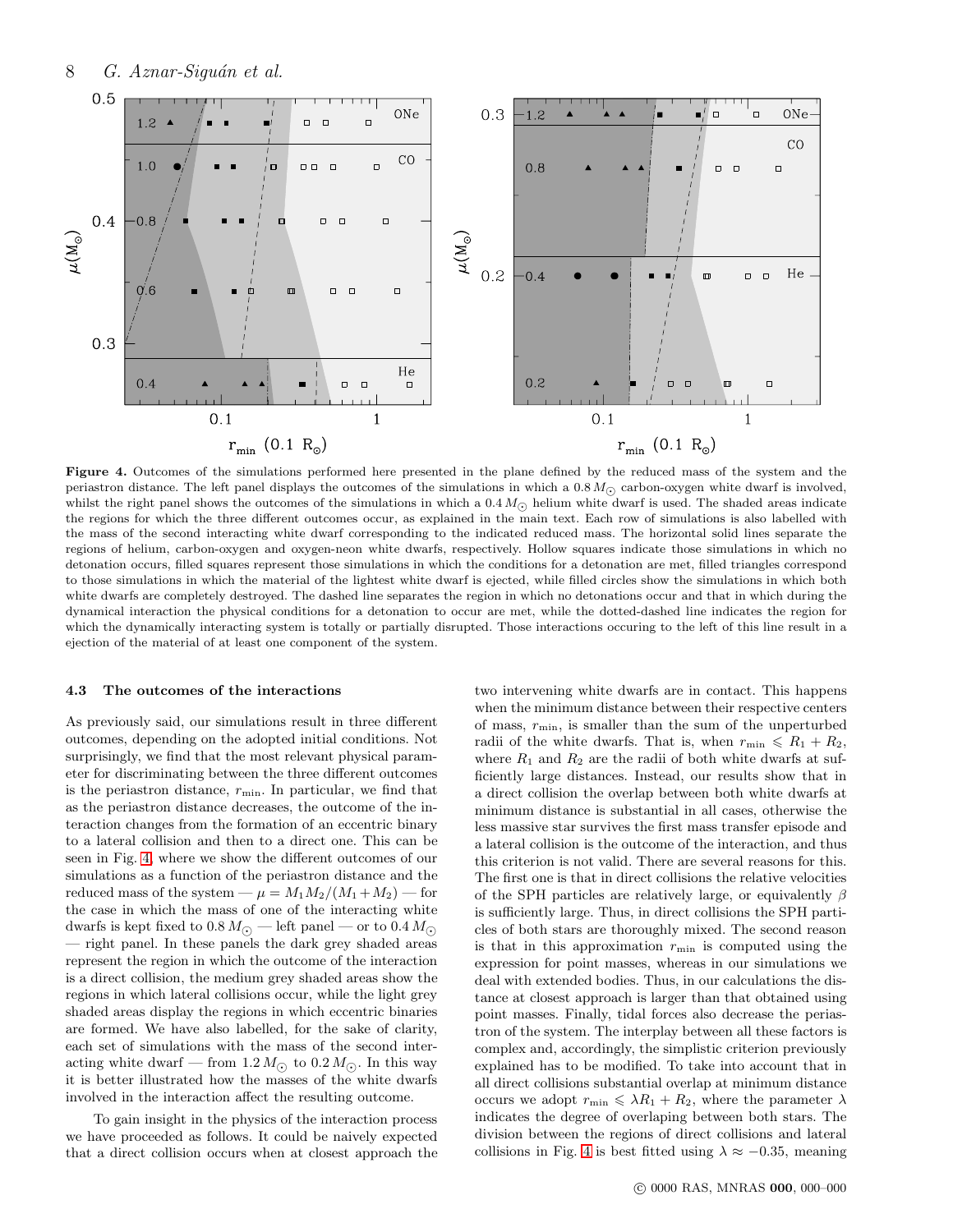that indeed the overlap has to be relatively large. We note at this point that the value of  $\lambda$  is the same for those simulations in which either carbon-oxygen and oxygen-neon white dwarfs are involved, but not for the case in which helium white dwarfs interact, for which the conditions for a detonation to occur are rather different. Nevertheless, this, in turn, means that this reasoning is relatively robust enough, as it does not depend much on the mass of the white dwarf.

We now go one step forward and we try to explain which is the physical mechanism that makes the difference between those simulations in which a lateral collision occurs and those simulations which end up in the formation of an eccentric binary. It would also be naively expected that a lateral collision occurs when the periastron distance is such that the less massive white dwarf fills its Roche lobe at closest approach, and consequently mass transfer from the lightest intervening white dwarf to the most massive one is enabled. To test this possibility we have used the usual analytical expression of [Eggleton \(1983](#page-17-38)):

<span id="page-8-1"></span>
$$
R_{\rm L}/a = \frac{0.49q^{2/3}}{0.6q^{2/3} + \ln(1 + q^{1/3})}
$$
(8)

where  $q = M_2/M_1$  is the mass ratio of the interacting stars, and a is the binary separation, which in our case is  $a = r_{\min}$ . Nevertheless, we emphasize that Eq. [\(8\)](#page-8-1) is only valid for circular orbits, while we are dealing with highly eccentric orbits. Most importantly, this expression was derived assuming that the interacting stars are spherical, which in our case is not true, as tidal deformations are important at closest approach. Thus, instead of directly using the value of  $R_{\text{L}}$ obtained from the expression above, we multiply it by a factor  $\eta$ , which takes into account all the non-modelled effects. Hence, we expect that the limiting case separating both dynamical regimes is  $R_2 = \eta R_L$ , with  $R_L$  given by Eq. [\(8\)](#page-8-1).

As can be seen in Fig. [4,](#page-7-0) the simple argument previously explained works well when  $\eta \sim 0.95$  is adopted, as all the interactions in which an eccentric binary system is formed lay in the lightest shaded area, whilst the region of lateral collisions is also nicely reproduced. It is worth noting as well that this value is the same for the simulations in which a  $0.8 M_{\odot}$ white dwarf is involved (left panel of Fig. [4\)](#page-7-0) and those in which a  $0.4 M_{\odot}$  star is adopted (right panel in the same figure). Hence, the value of  $\eta$  is robust, since it does not depend on the composition of the intervening white dwarf (the 0.4  $M_{\odot}$  white dwarf is made of helium, while the 0.8  $M_{\odot}$ star is a regular carbon-oxygen white dwarf), or on the specific details of the interaction. Note also that the change in the slope of the boundary between both regions occurs at  $\mu = 0.4 M_{\odot}$  for the left panel and at  $\mu = 0.2 M_{\odot}$  for the right panel of Fig. [4.](#page-7-0) These values correspond to systems in which both intervening white dwarfs have equal masses. In particular, if we consider the left panel of Fig. [4,](#page-7-0) stars less massive than 0.8  $M_{\odot}$  have larger radii than the 0.8  $M_{\odot}$ white dwarf due to the mass-radius relation. Thus, the distances at closest approach for which a Roche-lobe overflow episode occurs are larger, and the reverse is also true. However, for white dwarfs more massive than  $0.8 M_{\odot}$  the gravitational well is deeper, and consequently lateral collisions occur for larger periastron distances. The interplay between these two effects determines the turn-off in this plane.

In Fig. [4](#page-7-0) we also show the regions in the plane defined

by the reduced mass and periastron distance for which the physical conditions for a detonation are met during the interaction. As shown in Figs. [1](#page-5-1) and [2](#page-5-2) these conditions always occur in the shocked region resulting from the very rapid accretion phase of the disrupted less massive star onto the almost rigid surface of the more massive white dwarf. The regions in which a detonation forms in the contact region between the surface of the more massive star and the material accreted from the disrupted less massive star are located to the left of the dashed line. The dotted-dashed line indicates the edge of the region for which either the less massive star or both are totally disrupted. We note, however, that if the more massive white dwarf is an oxygen-neon white dwarf the material of the less massive white dwarf is not accreted onto this star, but it bounces back. On the contrary if both stars are massive carbon-oxygen white dwarfs, the system is totally disrupted and the result of the interaction is indeed a super-Chandrasekhar Type Ia supernova.

# <span id="page-8-0"></span>5 PHYSICAL PROPERTIES OF THE INTERACTIONS

Quite generally speaking, and except for the few cases discussed previously in which the material of the less massive star is ejected, or in those cases in which both white dwarfs are entirely disrupted, in all those simulations in which a merger occurs, the less massive white dwarf is accreted by the massive companion, and the resulting configuration consists of a central compact object surrounded by a hot corona, and a region where the debris of the interaction can be found. The properties of the debris region depend very much on the masses of the interacting white dwarfs. In particular, if a direct collision occurs, the final configuration is almost spherically symmetric, whereas in lateral collisions a thick, heavy, rotationally-supported disk is formed in all cases, but in those in which the two interacting white dwarfs have equal masses. All these findings are in agreement with those previously obtained by Lorén-Aguilar et al. (2010). We found that in these simulations little mass is ejected from the system, except in some direct collisions, namely those with rather large values of the impact parameter  $\beta$  — see Tables [1](#page-3-0) and [3.](#page-9-0) The hot corona corresponds to material that has been compressed and heated during the collision, and therefore is substantially enriched in heavy elements. The resulting nucleosynthetic pattern follows closely that found in Lorén-Aguilar et al.  $(2010)$ .

Table [3](#page-9-0) shows some important physical quantities of the simulations in which a merger occurs but the material of the less massive white dwarf is not ejected from the remnant. That is, those simulations in which the remnant of the interaction is a single bound object, with the configuration previously described. In particular, in this table we specify the masses of the central remnant  $(M_{WD})$ , of the corona  $(M_{\rm corona})$ , and of the debris region  $(M_{\rm debris})$ . Also listed are the ejected mass  $(M_{\rm ej})$ , as well as the radii of the corona and of the debris region —  $R_{\rm corona}$  and  $R_{\rm debris}.$  We considered that the newly formed white dwarf is made of all the material which rotates as a rigid solid plus the hot corona, which rotates faster. This includes both the unperturbed more massive star and the accreted material resulting from the disrupted less massive white dwarf. Finally, we also list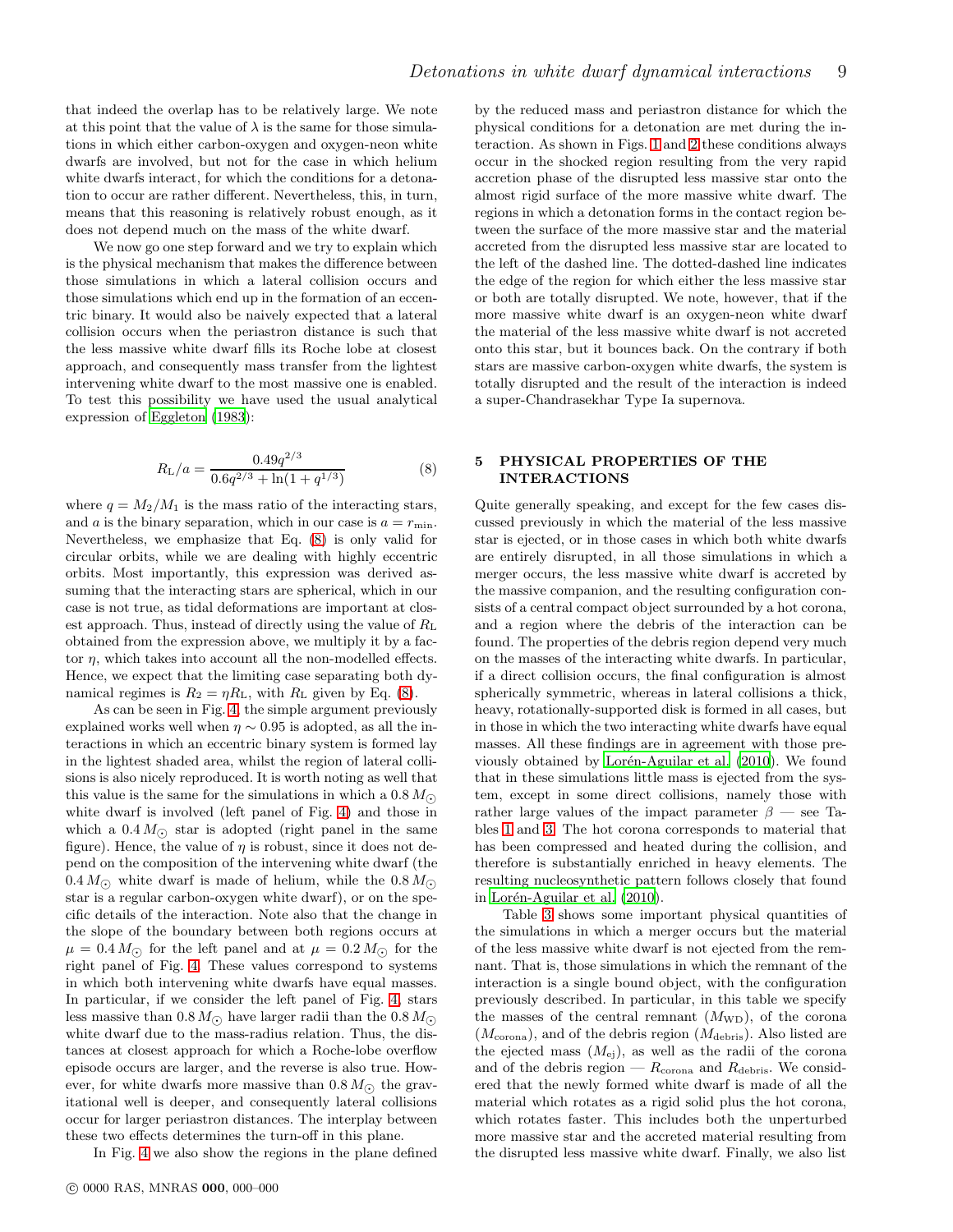Table 3. Hydrodynamical results for the simulations in which a collision occurs and the resulting system remains bound.

<span id="page-9-0"></span>

| Run          | Detonation<br>$(M_{\odot})$ | $M_{\rm WD}$ | $M_{\rm corona}$<br>$(M_{\odot})$ | $M_{\rm debris}$<br>$(M_{\odot})$ | $M_{\rm ei}$<br>$(M_{\bigodot})$ | $T_{\rm max}$<br>(K) | $T_{\rm peak}$<br>(K) | $R_{\rm corona}$<br>$(R_{\odot})$ | $R_{\text{debris}}$<br>$(R_{\odot})$ | $E_{\rm nuc}$<br>(erg) |
|--------------|-----------------------------|--------------|-----------------------------------|-----------------------------------|----------------------------------|----------------------|-----------------------|-----------------------------------|--------------------------------------|------------------------|
| $\mathbf{1}$ | Yes                         | 0.90         | 0.79                              | 0.46                              | $3.74 \times 10^{-2}$            | $5.35\times10^{8}$   | $4.37\times10^{9}$    | $9.64 \times 10^{-3}$             | 0.43                                 | $1.09{\times}10^{49}$  |
| $\,2$        | Yes                         | 1.12         |                                   | 0.34                              | $1.41\times10^{-1}$              | $4.69\times10^{8}$   | $5.44\times10^{9}$    |                                   | 0.28                                 | $4.57\times10^{49}$    |
| $\bf 5$      | Yes                         | 0.87         | 0.79                              | 0.50                              | $3.22 \times 10^{-2}$            | $4.90\times10^{8}$   | $4.50\times10^{9}$    | $8.86 \times 10^{-3}$             | 0.22                                 | $9.81 \times 10^{48}$  |
| $\,6$        | Yes                         | 1.13         |                                   | 0.33                              | $1.37\times10^{-1}$              | $4.65\times10^{8}$   | $5.37\times10^{9}$    |                                   | 0.19                                 | $4.25{\times}10^{49}$  |
| 9            | Yes                         | 0.91         | 0.72                              | 0.48                              | $1.39\times10^{-2}$              | $4.79\times10^{8}$   | $3.03\times10^{9}$    | $8.00{\times}10^{-3}$             | 0.21                                 | $9.93\times10^{47}$    |
| 10           | Yes                         | 1.29         | $\overline{\phantom{m}}$          | 0.28                              | $2.63 \times 10^{-2}$            | $4.50{\times}10^8$   | $4.20\times10^{9}$    |                                   | 0.21                                 | $2.27{\times}10^{48}$  |
| 11           | Yes                         | 1.12         | 0.89                              | 0.64                              | $4.64 \times 10^{-2}$            | $7.77\times10^{8}$   | $4.51{\times}10^9$    | $6.93\times10^{-3}$               | 0.24                                 | $1.66\times10^{49}$    |
| 12           | Yes                         | 1.26         | 0.54                              | 0.64                              | $1.01 \times 10^{-1}$            | $1.08\times10^{9}$   | $4.66\times10^{9}$    | $4.98 \times 10^{-3}$             | 0.21                                 | $3.67{\times}10^{49}$  |
| 13           | $\rm No$                    | 0.91         | 0.71                              | 0.48                              | $7.96\times10^{-3}$              | $4.49\times10^{8}$   | $2.18\times10^{9}$    | $8.05 \times 10^{-3}$             | 0.22                                 | $1.49\times10^{46}$    |
| 14           | Yes                         | 1.30         |                                   | 0.29                              | $8.44\times10^{-3}$              | $4.44\times10^{8}$   | $3.50\times10^{9}$    |                                   | 0.23                                 | $5.24{\times}10^{47}$  |
| 15           | Yes                         | 1.15         | 0.83                              | 0.63                              | $1.85 \times 10^{-2}$            | $7.54\times10^{8}$   | $3.89\times10^{9}$    | $6.62\times10^{-3}$               | 0.20                                 | $2.63\times10^{48}$    |
| 16           | Yes                         | 1.26         | 0.54                              | 0.67                              | $6.81\times10^{-2}$              | $1.07\times10^{9}$   | $4.30\times10^{9}$    | $5.02\times10^{-3}$               | 0.19                                 | $2.36\times10^{49}$    |
| 17           | $\rm No$                    | 0.91         | 0.41                              | 0.47                              | $1.41 \times 10^{-2}$            | $4.36\times10^{8}$   | $1.16\times10^{9}$    | $5.44 \times 10^{-3}$             | 0.38                                 | $1.88{\times}10^{41}$  |
| 18           | $\rm No$                    | 1.38         |                                   | 0.21                              | $5.76 \times 10^{-3}$            | $3.49\times10^{8}$   | $2.54\times10^{9}$    |                                   | 0.25                                 | $7.95\times10^{46}$    |
| 19           | $\rm No$                    | 1.16         | 0.63                              | 0.62                              | $1.71 \times 10^{-2}$            | $7.02\times10^{8}$   | $2.08\times10^{9}$    | $4.85 \times 10^{-3}$             | 0.37                                 | $8.17\times10^{45}$    |
| 20           | Yes                         | 1.31         | 0.44                              | 0.66                              | $2.70\times10^{-2}$              | $1.25\times10^{9}$   | $2.80\times10^{9}$    | $3.65 \times 10^{-3}$             | 0.36                                 | $1.43\times10^{48}$    |
| 21           | $\rm No$                    | 0.92         | 0.42                              | 0.46                              | $1.39\times10^{-2}$              | $4.21 \times 10^{8}$ | $9.22\!\times\!10^8$  | $5.43 \times 10^{-3}$             | 0.49                                 | $1.90\times10^{39}$    |
| 22           | $\rm No$                    | 1.33         |                                   | 0.27                              | $4.80\times10^{-3}$              | $2.48\times10^{8}$   | $1.32\times10^{9}$    |                                   | 0.43                                 | $8.67\times10^{43}$    |
| 23           | No                          | 1.17         | 0.50                              | 0.62                              | $1.73{\times}10^{-2}$            | $7.56\times10^{8}$   | $1.79\times10^{9}$    | $4.81 \times 10^{-3}$             | $0.34\,$                             | $9.95{\times}10^{45}$  |
| 24           | Yes                         | 1.30         | 0.44                              | 0.67                              | $2.62{\times}10^{-2}$            | $1.17\times10^{9}$   | $2.74\times10^{9}$    | $3.72 \times 10^{-3}$             | 0.28                                 | $9.38 \times 10^{47}$  |
| 39           | Yes                         | 0.42         | 0.23                              | 0.16                              | $2.43\times10^{-2}$              | $1.21 \times 10^{8}$ | $2.29\times10^{9}$    | $1.41\times10^{-2}$               | 0.75                                 | $2.04\times10^{48}$    |
| 43           | Yes                         | 0.41         | 0.22                              | 0.16                              | $2.26 \times 10^{-2}$            | $1.13\times10^{8}$   | $2.42\times10^{9}$    | $1.18\times10^{-2}$               | 0.49                                 | $2.17\times10^{48}$    |
| 47           | No                          | 0.45         | 0.24                              | 0.15                              | $2.54\times10^{-3}$              | $1.09\times10^{8}$   | $6.83\times10^{8}$    | $1.63\times10^{-2}$               | 0.57                                 | $1.24{\times}10^{45}$  |
| 48           | Yes                         | 0.54         |                                   | 0.21                              | $4.81 \times 10^{-2}$            | $8.81\times10^{7}$   | $2.68\times10^{9}$    |                                   | 0.55                                 | $8.49{\times}10^{48}$  |
| 51           | No                          | 0.44         | 0.17                              | 0.16                              | $5.63\times10^{-3}$              | $1.12\times10^{8}$   | $3.96\times10^{8}$    | $1.09{\times}10^{-2}$             | 0.65                                 | $2.75\times10^{43}$    |
| 52           | Yes                         | 0.67         |                                   | 0.13                              | $4.96 \times 10^{-3}$            | $8.48\times10^{7}$   | $2.29\times10^{9}$    |                                   | 0.64                                 | $8.12\times10^{47}$    |
| 57           | Yes                         | 0.85         | 0.29                              | 0.32                              | $3.13 \times 10^{-2}$            | $4.25 \times 10^8$   | $2.50\times10^{9}$    | $9.27{\times}10^{-3}$             | 0.38                                 | $6.09\times10^{48}$    |
| 58           | Yes                         | 1.20         | 0.27                              | 0.32                              | $7.80{\times}10^{-2}$            | $7.74\times10^{8}$   | $2.75{\times}10^9$    | $5.34 \times 10^{-3}$             | 0.41                                 | $2.03{\times}10^{49}$  |
| 61           | Yes                         | 0.85         | 0.28                              | 0.32                              | $2.52\times10^{-2}$              | $4.13{\times}10^8$   | $1.98{\times}10^9$    | $9.50\times10^{-3}$               | 0.33                                 | $4.70{\times}10^{48}$  |
| 62           | Yes                         | 1.21         | 0.15                              | 0.30                              | $9.15 \times 10^{-2}$            | $7.96{\times}10^8$   | $2.74\times10^{9}$    | $5.77 \times 10^{-3}$             | 0.45                                 | $2.53\times10^{49}$    |
| 66           | Yes                         | 1.20         | 0.15                              | 0.35                              | $5.15 \times 10^{-2}$            | $7.77\times10^{8}$   | $2.46\!\times\!10^9$  | $3.35{\times}10^{-3}$             | 0.74                                 | $1.86\times10^{49}$    |

the maximum temperature of the central remnant at the end of our simulations —  $T_{\text{max}}$  — the maximum temperature achieved during the most violent phase of the merger  $-T_{\text{peak}}$  — and the energy released by nuclear reactions,  $E_{\text{nuc}}$ .

As can be seen in Table [3,](#page-9-0) when the masses of the intervening white dwarfs are rather different — namely, when the mass difference between both stars is  $\gtrsim 0.2 M_{\odot}$  — the interaction is more violent. This is the case, for instance, of simulation number 5, in which two carbon-oxygen white dwarfs of masses  $0.8 M_{\odot}$  and  $0.6 M_{\odot}$ , respectively, are involved. This occurs because in these cases the less massive white dwarf is destroyed very rapidly in the deep potential well of the more massive one. Moreover, in these simulations the more massive white dwarf has a small radius, which leads to significant accelerations of the material of the disrupted less massive white dwarf, and consequently to stronger interactions. Furthermore, when the masses of the white dwarfs are very different the resulting white dwarf accretes only a small percentage of the less massive star. If the dynamical interaction results in a lateral collision, a large amount of mass of the disrupted less massive white dwarf is incorporated to the debris region, whilst if the interaction results in a direct collision the mass ejected from the system is larger. All these physical considerations are also valid for the sim-

ulations in which a very massive oxygen-neon white dwarf of mass  $1.2 M_{\odot}$  and a  $0.8 M_{\odot}$  carbon-oxygen white dwarf are involved but a lateral collision occurs — namely, simulations 12, 16, 20, and 24. In these simulations we find that a larger fraction of the less massive white dwarf is ejected from the system, while the mass of the debris region is also significantly larger. On the contrary, when the mass difference between the interacting white dwarfs is smaller our calculations show the interaction is more gentle and a sizable amount of mass is accreted on the undisrupted more massive white dwarf. Finally, it is important to realize as well that in all simulations with small impact parameters, which produce lateral collisions, the number of mass transfer episodes is larger for decreasing values in the difference of masses of the interacting white dwarfs.

There is one simulation in which the remnant white dwarf is very close to the Chandraskhar mass, namely simulation 18. In this simulation two  $0.8 M_{\odot}$  white dwarfs interact. Nevertheless, the remnant is rotating rapidly (a consequence of the conversion of orbital angular momentum in rotational velocity of the remnant), and thus the central density is not extraordinarily large. This prevents the onset of electron captures on  $^{16}O$  in the densest regions of the remnant. Additionally, in some simulations the temperatures and densities attained during the interaction are high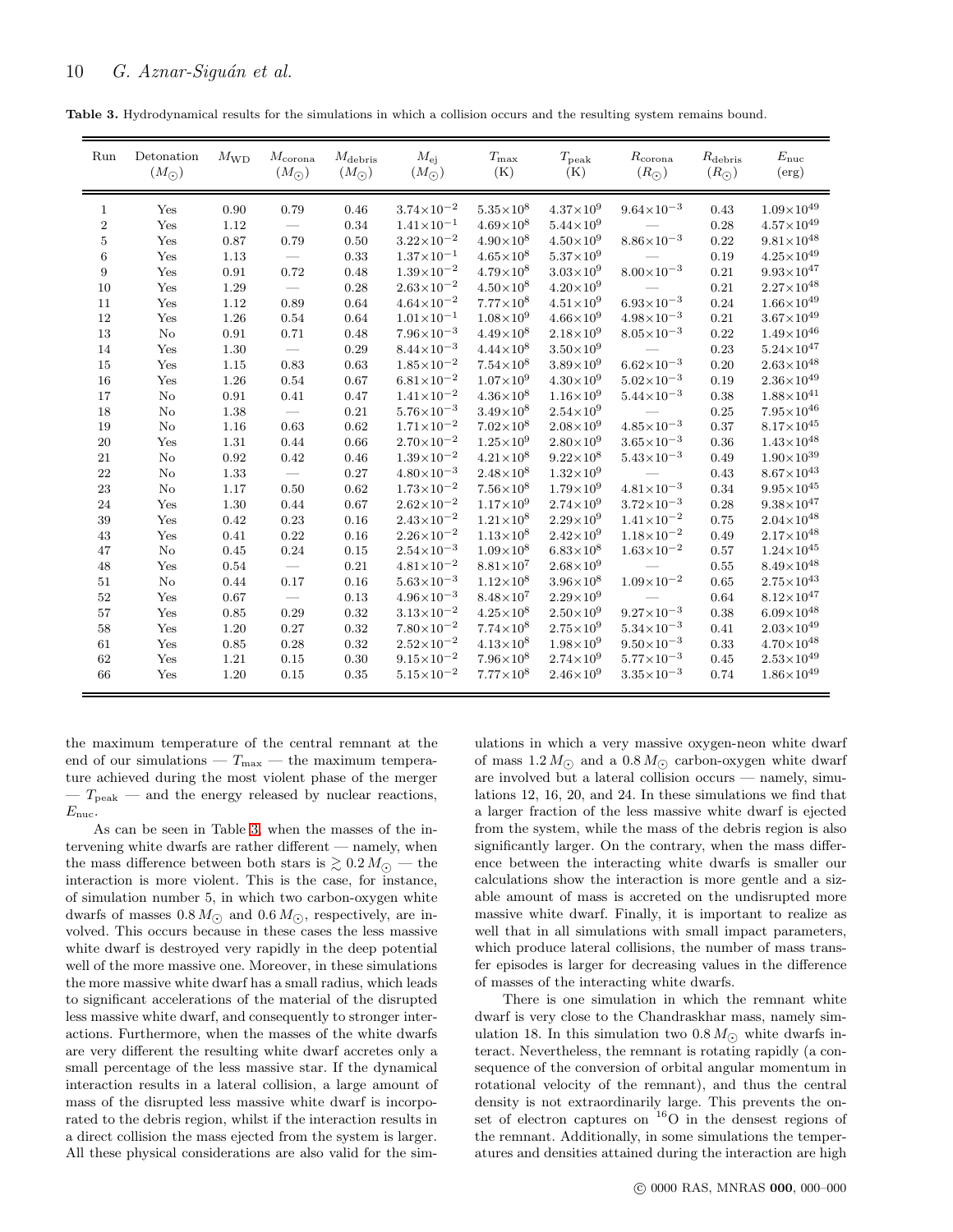<span id="page-10-0"></span>

| Run                                                                                                                | Remnant                                                                                                        | $M_{\rm WD}$<br>$(M_{\odot})$                                                        | $M_{\rm debris}$<br>$(M_{\odot})$                                                                                | $M_{\rm ei}$<br>$(M_{\odot})$                                                                                                | $v_{\rm ei}$<br>(km/s)                                                                                                                                                                                                                           | $T_{\rm max}$<br>(K)                                                                                                                                                                                                                           | $T_{\rm peak}$<br>(K)                                                                                                                                                                                                                                                                                                                                          | $E_{\rm nuc}$<br>(erg)                                                                                                                                                                                                                                                                                                                                                             |
|--------------------------------------------------------------------------------------------------------------------|----------------------------------------------------------------------------------------------------------------|--------------------------------------------------------------------------------------|------------------------------------------------------------------------------------------------------------------|------------------------------------------------------------------------------------------------------------------------------|--------------------------------------------------------------------------------------------------------------------------------------------------------------------------------------------------------------------------------------------------|------------------------------------------------------------------------------------------------------------------------------------------------------------------------------------------------------------------------------------------------|----------------------------------------------------------------------------------------------------------------------------------------------------------------------------------------------------------------------------------------------------------------------------------------------------------------------------------------------------------------|------------------------------------------------------------------------------------------------------------------------------------------------------------------------------------------------------------------------------------------------------------------------------------------------------------------------------------------------------------------------------------|
| 3<br>$\overline{4}$<br>$\overline{7}$<br>8<br>37<br>38<br>40<br>41<br>42<br>44<br>45<br>46<br>49<br>50<br>53<br>54 | No<br>Yes<br>No<br>Yes<br>Yes<br>No<br>No.<br>Yes<br>Yes<br>$\rm No$<br>Yes<br>Yes<br>Yes<br>Yes<br>Yes<br>Yes | 1.20<br>1.20<br>0.37<br>0.78<br>1.20<br>0.77<br>1.20<br>0.79<br>1.20<br>0.80<br>1.20 | 0.37<br>0.39<br>0.06<br>$\overline{\phantom{0}}$<br>0.02<br>0.01<br>0.02<br>0.01<br>0.01<br>0.01<br>0.01<br>0.01 | 1.80<br>0.43<br>1.80<br>0.41<br>0.16<br>0.80<br>0.80<br>0.41<br>0.39<br>0.80<br>0.41<br>0.39<br>0.40<br>0.39<br>0.40<br>0.40 | $6.06\times10^{3}$<br>$5.95 \times 10^{3}$<br>$3.19\times10^{3}$<br>$1.22\times10^{4}$<br>$1.30\times10^{4}$<br>$1.22\times10^{4}$<br>$1.32\times10^{4}$<br>$1.21\times10^{4}$<br>$1.29\times10^{4}$<br>$1.15\times10^{4}$<br>$1.27\times10^{4}$ | $7.89\times10^{8}$<br>$7.66\times10^{8}$<br>$9.16\times10^{7}$<br>$2.76\times10^{8}$<br>$7.08\times10^{8}$<br>$3.05\times10^{8}$<br>$7.14\times10^{8}$<br>$2.63\times10^{8}$<br>$6.89\times10^{8}$<br>$2.03\times10^{8}$<br>$6.99\times10^{8}$ | $1.70\times10^{10}$<br>$9.00\times10^{9}$<br>$1.70\times10^{10}$<br>$8.51\times10^{9}$<br>$2.75\times10^{9}$<br>$4.02\times10^{9}$<br>$4.03\times10^{9}$<br>$3.57\times10^{9}$<br>$3.97\times10^{9}$<br>$4.06\times10^{9}$<br>$3.66\times10^{9}$<br>$4.18\times10^{9}$<br>$3.57\times10^{9}$<br>$3.58\times10^{9}$<br>$3.54\times10^{9}$<br>$3.62\times10^{9}$ | $1.42\times10^{51}$<br>$1.35 \times 10^{50}$<br>$1.72\times10^{51}$<br>$1.42\times10^{50}$<br>$1.61\times10^{49}$<br>$7.45\times10^{50}$<br>$7.24\times10^{50}$<br>$3.67{\times}10^{50}$<br>$3.76 \times 10^{50}$<br>$7.38\times10^{50}$<br>$3.66\times10^{50}$<br>$3.93\times10^{50}$<br>$3.46\times10^{50}$<br>$3.67\times10^{50}$<br>$3.16\times10^{50}$<br>$3.58\times10^{50}$ |

Table 4. Hydrodynamical results for the simulations in which at least the material of one of the colliding stars does not remain bound to the remnant.

enough to drive a detonation. However, in these simulations the regions in which a detonation is likely to develop comprise a small number of particles and degeneracy is rapidly lifted. Consequently, in these cases the result of the dynamical interaction is not a powerful thermonuclear explosion, leading to a supernova.

There are a few simulations in which a corona is not formed. These are simulations 2, 6, 10, 14, 18, 22, 48 and 52. All these simulations correspond to interactions in which two equal-mass white dwarfs are involved (with either carbonoxygen or helium internal chemical compositions). In these cases both white dwarfs are disrupted and merge forming a new, more massive, white dwarf. In particular, the final remnant is always ∼ 35% more massive than the original white dwarf. Moreover, in these simulations mixing of the disrupted white dwarfs is extensive, and the final temperature profile of the remnant is completely different from that obtained in the rest of the simulations. In fact, the final remnant is isothermal and very hot. Since the nuclear energy release in these simulations is modest, these very high temperatures are the result of compression of the disrupted stars.

Table [4](#page-10-0) displays the results obtained in those simulations in which either the material of the less massive star is not accreted by the more massive white dwarf, and thus goes to the debris region or is ejected, or those calculations in which both stars are totally disrupted. Specifically, for each run we first list if a remnant white dwarf exists, the corresponding mass of the remnant white dwarf, the mass of the debris region, the ejected mass, the velocity of the ejecta, the maximum and peak temperatures — as previously defined — attained during the dynamical interaction, and the nuclear energy released.

As can be seen, in most of these simulations a  $0.4 M_{\odot}$ helium white dwarf is involved, although there are a few runs in which the intervening star is an otherwise regular, not extremely massive,  $0.8 M_{\odot}$  carbon-oxygen white dwarf. This is the case of simulations 3, 4, 7 and 8. This can be easily understood as the combination of two factors. On one hand, the material of the disrupted less massive helium white dwarf has a reduced Coulomb barrier and, hence, nuclear reactions are more easily driven by the dynamical interaction. On the other, a light-weight helium white dwarf has a reduced gravity and, consequently, a larger radius. Thus, it is disrupted at larger distances from the more massive white dwarf, and consequently the material flowing to the primary can be significantly compressed and heated during the interaction. All this results in an explosive behavior. However, in none of these simulations the total mass of the system is larger than Chandrasekhar's mass, and thus although a powerful nuclear outburst is powered by the conversion of gravitational energy in thermal energy, and a significant amount of nuclear energy is released (of the order of a few times  $10^{50}$  erg) in most cases this energy is invested in ejecting the shocked material (approximately  $0.4 M_{\odot}$ ) at significant velocities (typically  $10^4$  km/s). Of these calculations there are two (namely, runs 3 and 7) in which the outcome is likely a super-Chandrasekhar Type Ia supernova, since in this case both stars are regular carbon-oxygen white dwarfs, although rather massive  $(1.0 M_{\odot})$  and  $0.8 M_{\odot}$ , respectively), the peak temperatures are very large — in excess of  $10^{10}$  K, and no remnant is left after the interaction. In these two simulations the released nuclear energies are very high ( $\sim 1.4 \times 10^{51}$  erg and  $\sim 1.7 \times 10^{50}$  erg, respectively), but these values should be considered as rough estimates, as nuclear statistical equilibrium is not implemented in our code. In runs 4 and 8 a heavy-weight oxygen-neon white dwarf tidally disrupts a carbon-oxygen white dwarf, but the more massive star remains bound, and approximately half of the material of the disrupted star remains orbiting in the debris region, whereas the rest of the material is ejected at considerably large velocities ( $\sim 6 \times 10^3$  km/s). In these two cases the nuclear energy released is somewhat smaller, of the order of  $1.4 \times 10^{50}$  erg.

All this is illustrated in a different way in Fig. [5,](#page-11-0) where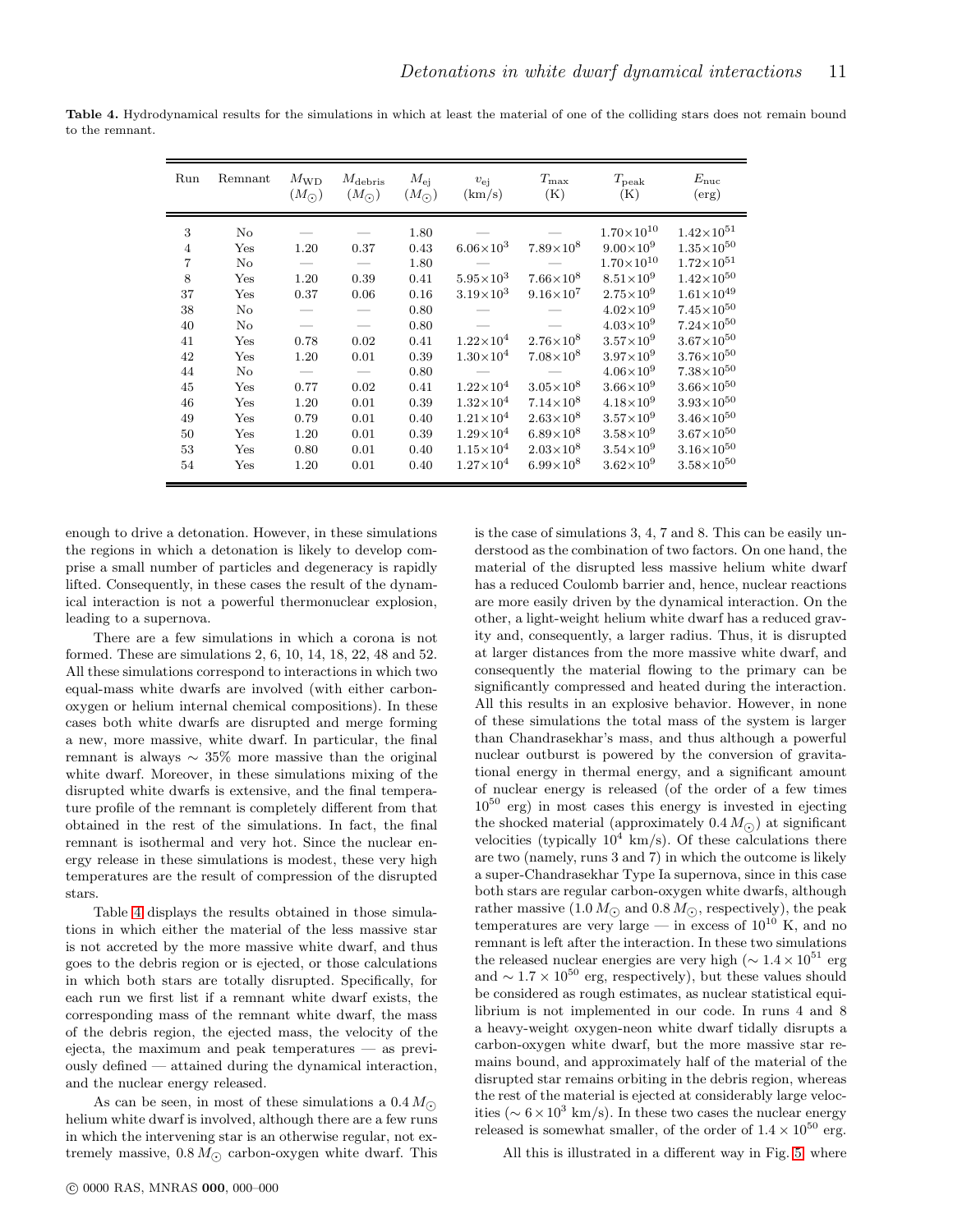

<span id="page-11-0"></span>Figure 5. Fraction of mass of the less massive white dwarf ejected (top panels), fraction of the disrupted star that forms the debris region (middle panels) and fraction of mass which is accreted onto the more massive white dwarf (bottom panels) as a function of the impact parameter  $\beta$ , for the simulations in which a 0.8  $M_{\odot}$  white dwarf is involved and a merger occurs. The left panels correspond to the simulations in which  $\Delta y = 0.3 R_{\odot}$  was adopted, whereas in the right panels the simulations in which  $\Delta y = 0.4 R_{\odot}$  was used are displayed. The masses of the intervening white dwarfs and the meaning of the symbols can be found in the respective insets. The grey symbols indicate a lateral collision, while the black ones indicate a direct collision. See text for additional details.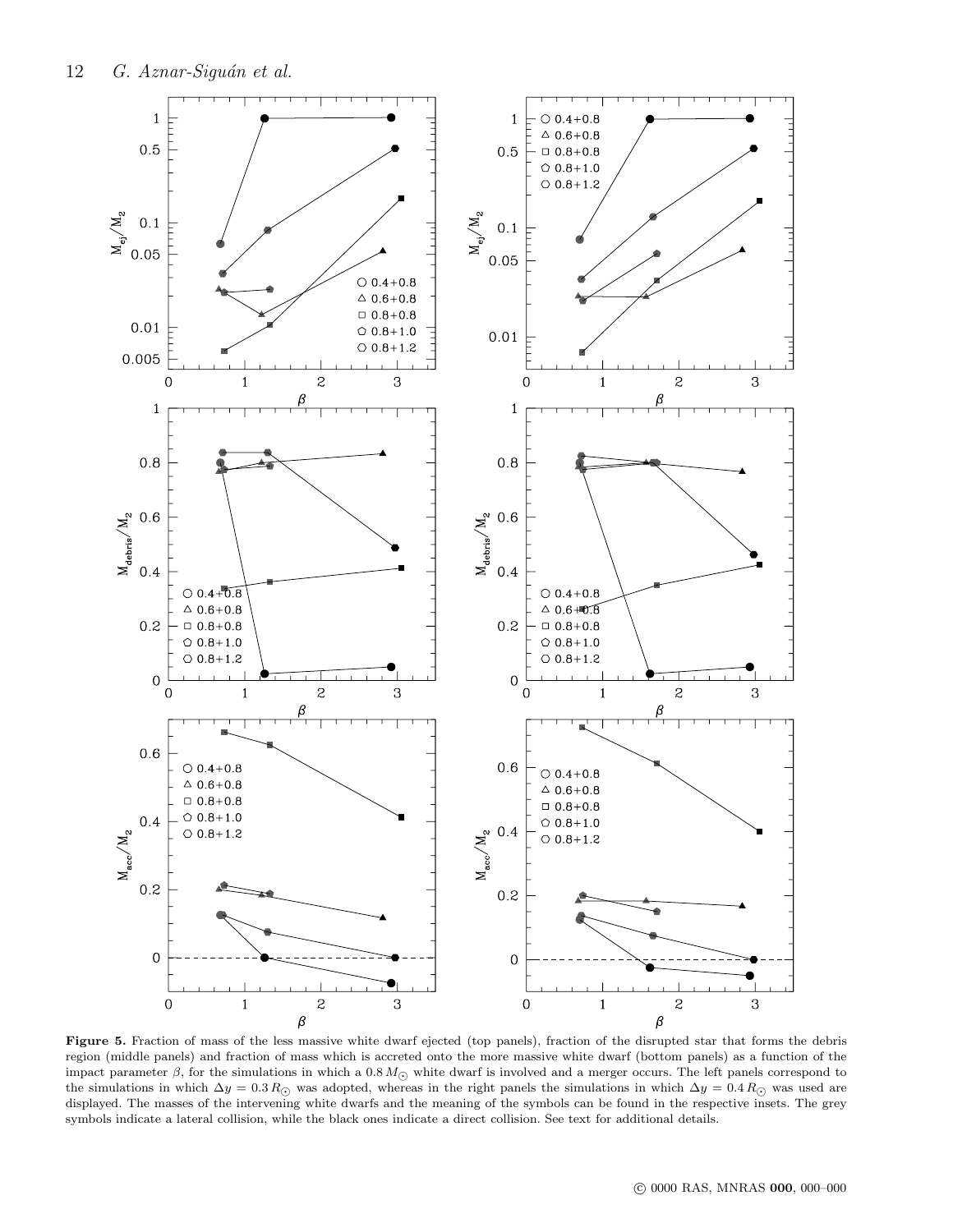

<span id="page-12-0"></span>Figure 6. Peak temperature achieved during the interaction (top panels) and metallicity enhancement (bottom panels) as a function of the impact parameter  $\beta$ , for the simulations in which a 0.8  $M_{\odot}$  white dwarf is involved and a merger occurs. The left panels correspond to the simulations in which  $\Delta y = 0.3 R_{\odot}$  was adopted, whereas in the right panels the simulations in which  $\Delta y = 0.4 R_{\odot}$  was used are displayed. The masses of the merging white dwarfs and the meaning of the symbols can be found in the respective insets. As in Fig. [5](#page-11-0) the black symbols indicate a direct collision, while the grey ones are used to display lateral ones.

we show, for the case in which a  $0.8 M_{\odot}$  carbon-oxygen white dwarf is involved, the fraction of mass of the less massive white dwarf ejected during the interaction — top panels — the fraction of the disrupted star that forms the debris region — middle panels — and the mass fraction accreted by the undisrupted massive white dwarf — bottom panels — as a function of the impact parameter,  $\beta$ . The black, solid symbols are used to depict a direct collision, while the grey ones indicate a lateral one. Note that direct collisions always occur for large values of β. The left panels show the results obtained when  $\Delta y = 0.3 R_{\odot}$ , while the right panels display the results when  $\Delta y = 0.4 R_{\odot}$ .

We start discussing the top panels of Fig. [5.](#page-11-0) As can be seen in these panels, the fraction of mass ejected during the interaction is small when a lateral collision occurs, of the order of 10% at most. Moreover, for a given set of masses, the mass ejected during the interaction increases for increasing values of  $\beta$ . The only exception is the case in which two white dwarfs of masses  $0.8 M_{\odot}$  and  $0.6 M_{\odot}$  interact. For

these runs the ejected mass first decreases slightly as  $\beta$  increases, and then increases, as in the rest of the simulations. It is important to realize that the mass ejected from the system depends noticeably not only on the masses of the interacting white dwarfs, but also on the peak temperatures achieved during the first and most violent moments of the interaction — which are larger when both stars are rather massive and have similar masses — as well as on other details of each simulation, like the chemical composition of the interacting white dwarfs. This explains why we obtain in this case a different behavior. Note as well that the mass ejected in direct collisions is considerably larger, and in some extreme cases — for instance, in the case in which a  $0.8 M_{\odot}$ and a  $0.4 M_{\odot}$  white dwarf interact — all the mass of the less massive star is ejected from the system. Additionally, comparing the top left and right panels it turns out that all this is nearly independent of the adopted initial distance along the y-axis,  $\Delta y$ . This can be easily understood. If  $\beta$ is fixed, then all that  $\Delta y$  controls is the eccentricity of the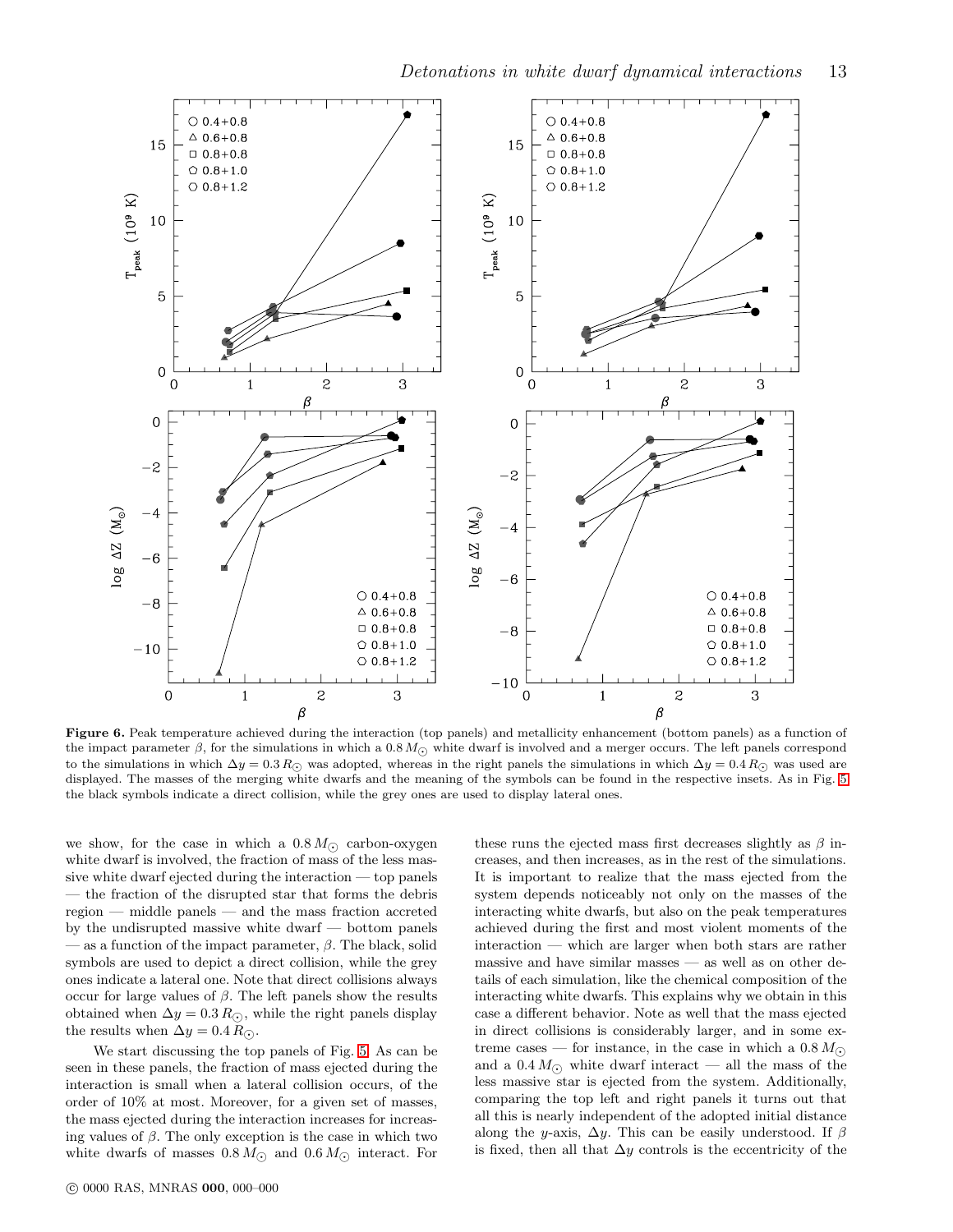<span id="page-13-0"></span>ś

| <b>Table 5.</b> Mass abundances of selected chemical elements (Mg, Si, and Fe), for the simulations in which a 0.8 $M_{\odot}$ and a 0.6 $M_{\odot}$ white |  |  |
|------------------------------------------------------------------------------------------------------------------------------------------------------------|--|--|
| dwarfs collide and form a bound remnant.                                                                                                                   |  |  |

| Run                           | $\overline{1}$         | 5                      | 9                      | 13                     | 17                     | 21                     |
|-------------------------------|------------------------|------------------------|------------------------|------------------------|------------------------|------------------------|
| β                             | 2.83                   | 2.81                   | 1.57                   | 1.22                   | 0.68                   | 0.66                   |
| $T_{\rm peak}$                | $4.37 \times 10^{9}$   | $4.50 \times 10^{9}$   | $3.03 \times 10^{9}$   | $2.18\times10^9$       | $1.16 \times 10^{9}$   | $9.22 \times 10^8$     |
|                               |                        |                        | Maximum abundances     |                        |                        |                        |
| Mg                            | $2.36 \times 10^{-1}$  | $2.33 \times 10^{-1}$  | $2.33 \times 10^{-1}$  | $2.12 \times 10^{-1}$  | $8.00\times10^{-11}$   | $1.95{\times}10^{-14}$ |
| Si                            | $5.86 \times 10^{-1}$  | $5.76 \times 10^{-1}$  | $2.39 \times 10^{-1}$  | $1.43 \times 10^{-1}$  | $1.31 \times 10^{-16}$ | $1.51 \times 10^{-21}$ |
| Fe                            | $3.54 \times 10^{-3}$  | $1.06\times10^{-3}$    | $5.03 \times 10^{-24}$ | $6.35 \times 10^{-27}$ | $5.20\times10^{-34}$   | $5.20\times10^{-34}$   |
|                               |                        |                        | Hot corona             |                        |                        |                        |
| $\langle Mg \rangle$          | $1.98\times10^{-7}$    | $4.14\times10^{-7}$    | $9.87 \times 10^{-8}$  | $1.53\times10^{-12}$   | $1.50\times10^{-22}$   | $3.12\times10^{-24}$   |
| $\langle \mathrm{Si} \rangle$ | $1.50 \times 10^{-9}$  | $6.04 \times 10^{-9}$  | $5.51 \times 10^{-10}$ | $6.64 \times 10^{-17}$ | $3.38 \times 10^{-31}$ | $1.03\times10^{-33}$   |
| $\langle \text{Fe} \rangle$   | $5.20 \times 10^{-34}$ | $5.20 \times 10^{-34}$ | $5.19 \times 10^{-34}$ | $5.20 \times 10^{-34}$ | $5.15\times10^{-34}$   | $5.09 \times 10^{-34}$ |
|                               |                        |                        | Debris region          |                        |                        |                        |
| $\langle Mg \rangle$          | $2.97\times10^{-3}$    | $2.74\times10^{-3}$    | $1.16 \times 10^{-3}$  | $2.48 \times 10^{-5}$  | $1.04\times10^{-14}$   | $2.28\times10^{-18}$   |
| $\langle \mathrm{Si} \rangle$ | $7.17 \times 10^{-3}$  | $5.71\times10^{-3}$    | $5.84 \times 10^{-4}$  | $1.16 \times 10^{-5}$  | $1.57\times10^{-20}$   | $1.30\times10^{-25}$   |
| $\langle \mathrm{Fe} \rangle$ | $5.14 \times 10^{-7}$  | $2.60 \times 10^{-7}$  | $4.49\times10^{-28}$   | $3.81\times10^{-31}$   | $4.63\times10^{-34}$   | $4.42\times10^{-34}$   |
|                               |                        |                        | Ejecta                 |                        |                        |                        |
| $\langle Mg \rangle$          | $5.92\times10^{-2}$    | $5.81\times10^{-2}$    | $1.58\times10^{-2}$    | $5.72\times10^{-10}$   | $6.38\times10^{-18}$   | $3.24\times10^{-17}$   |
| $\langle \mathrm{Si} \rangle$ | $1.27 \times 10^{-1}$  | $1.29 \times 10^{-1}$  | $9.27 \times 10^{-3}$  | $3.84 \times 10^{-14}$ | $3.07\times10^{-25}$   | $2.73\times10^{-24}$   |
| $\langle \text{Fe} \rangle$   | $2.16 \times 10^{-6}$  | $3.15 \times 10^{-6}$  | $2.97 \times 10^{-27}$ | $4.10 \times 10^{-34}$ | $5.20\times10^{-34}$   | $5.20\times10^{-34}$   |

encounter, and the eccentricity varies very little for the  $\Delta y$ values chosen.

Now we turn our attention to the mass of the debris region — middle panels of Fig. [5.](#page-11-0) As can be seen, when the mass contrast is large (say  $\geq 0.3 M_{\odot}$ ) the mass of the debris region decreases for increasing values of β, whereas in all other cases the fraction of the less massive white dwarf which goes to form the debris region slightly increases as for larger values of  $\beta$ . Note as well that, as it occurs with the mass ejected from the system, the general trend is nearly independent of the adopted value of  $\Delta y$ . Finally, we discuss the mass accreted by the more massive white dwarf bottom panels of Fig. [5.](#page-11-0) As previously mentioned, the final mass of the remnant white dwarf is the mass of the undisrupted massive component of the system and the mass of the hot corona that is formed during the interaction. Our simulations demonstrate that for strong impacts — or, equivalently, large values of  $\beta$  — the accreted mass decreases substantially as  $\beta$  increases. Actually, the accreted mass can be negative for relatively large values of  $\beta$ . This means that actually some material of the more massive white dwarf is removed during interaction and is ejected or incorporated into the debris region. This occurs for the case in which a  $0.4 M_{\odot}$ helium white dwarf interacts with a  $0.8 M_{\odot}$  carbon-oxygen one. In the rest of the cases — except in that in which two equal-mass  $0.8 M_{\odot}$  interact — the accreted mass is ~ 20% in lateral collisions and much smaller in direct ones. As mentioned, the exception to this general rule is the previously mentioned case in which two 0.8  $M_{\odot}$  white dwarfs collide. In this case the fraction of mass incorporated to the remnant is considerably larger, typically  $\sim$  50%. Finally, we emphasize that, again, all these considerations are independent of  $\Delta y$ , for the same reason previously discussed.

Finally, to close this section we discuss Fig. [6,](#page-12-0) where we show the peak temperatures reached during the interactions in which a  $0.8 M_{\odot}$  white dwarf is involved, as a function of the impact parameter  $\beta$  — top panels — and the corresponding metallicity enhancements due to nuclear reactions — bottom panels. As in Fig. [5](#page-11-0) the left panels show the cases in which  $\Delta y = 0.3 R_{\odot}$  was adopted, whereas the right panels show the cases in which  $\Delta y = 0.4 R_{\odot}$  was used. We also use the same convention adopted in Fig. [5,](#page-11-0) and the grey symbols indicate a lateral collision, while the black ones denote a direct one. As in Fig. [5](#page-11-0) the masses of the colliding white dwarf are indicated in the insets of each figure. As can be seen in this figure, the peak temperatures reached during the interaction — top panels — increase for increasing values of  $\beta$  in almost all cases. It is worth noticing that, except for the case in which a  $0.8 M_{\odot}$  and a  $1.0 M_{\odot}$ white dwarfs interact, the relationship between  $T_{\text{peak}}$  and  $\beta$ is almost linear. Note that in the case in which two rather massive carbon-oxygen white dwarfs of masses 1.0  $M_{\odot}$  and  $0.8 M_{\odot}$  directly collide the resulting peak temperature is rather large,  $T_{\text{peak}} \simeq 1.7 \times 10^{10}$ . As previously found for the masses ejected from the system, accreted to the central remnant, and incorporated to the debris region, the behavior of the peak temperature as a function of  $\beta$  is almost independent of the adopted value of  $\Delta y$ . Another important characteristic is that, in general, the larger the total mass of the system, the higher the peak temperature reached during the interaction. Additionally, we find that the more violent the interaction  $-$  and, consequently, the larger the mass transfer rate — the higher the peak temperatures are. This is a natural consequence of the matter of the disrupted less massive star being more rapidly compressed in these interactions. We now turn our attention to the bottom panels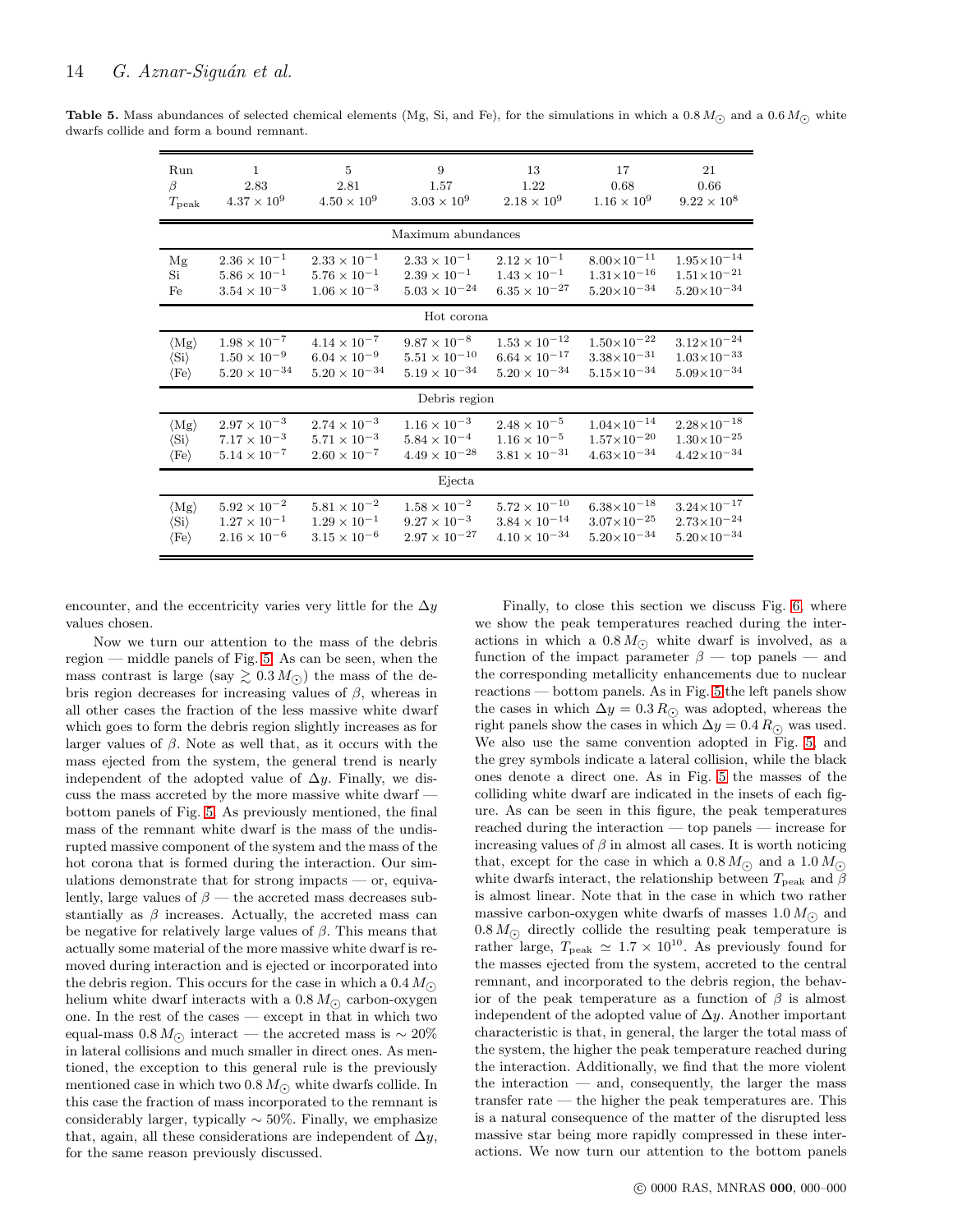of this figure, were we show the metallicity enhancement,  $\Delta Z$ , resulting from our simulations. Here we define  $\Delta Z$  as the sum of the mass abundances of all elements that were not present in the original white dwarfs plus helium. For example, if the two intervening white dwarfs are made of carbon-oxygen  $\Delta Z$  stands for the sum of the abundances of all elements heavier than oxygen. As can be seen in these panels, the metallicity enhancement increases abruptly until a critical value of  $\beta$ , while for values of  $\beta$  larger than the critical one the metallicity enhancement also increases but with a shallower slope. Examining the left and right panels of Fig. [6](#page-12-0) it turns out that this critical value lies between  $\beta \sim 1.2$  and  $\sim 1.6$ . All this is, obviously, the result of the high temperatures reached during the dynamical interactions, and hence the metallicity enhancement shows the same overall behavior observed for the peak temperatures. However, due to the strong dependence of the thermonuclear reaction rates on temperature the slopes of the relationship between  $\Delta Z$  and  $\beta$  are much steeper (note that the bottom panels of Fig. [6](#page-12-0) have a logarithmic scale).

It is as well interesting to note that the nucleosynthetic endpoint depends sensitively on  $\beta$ , as it should be expected. This is illustrated in Table [5](#page-13-0) where we list the abundances of some selected chemical species for the simulations in which a  $0.8 M_{\odot}$  and a  $0.6 M_{\odot}$  white dwarfs collide and form a bound remnant, which is a representative case of the calculations reported here. Specifically, for these runs we list the respective impact parameter, the peak temperature reached during the interaction and the abundances (by mass) of magnesium, silicon and iron in the hot corona, in the debris region and in the ejecta. We also list the maximum abundances of these elements found in the entire remnant. We note that these abundances are in line with those found by Lorén-Aguilar et al. (2010). The first thing to be noted in this table is that the larger the value of  $\beta$  — and, consequently, of  $T_{\text{peak}}$  — the more extensive nuclear processing is and the larger the maximum abundances of these elements. Secondly, it is important to realize that the average abundances of these elements are largest in the ejecta, while they are rather small in the hot corona and have sizeable values in the debris region. This, in turn, is a consequence of the very intensive nuclear processing of the shocked material hitting the rigid surface of the more massive white dwarf and acquiring very large velocities during the interaction, which results in the subsequent ejection of these particles. This is particularly true for runs 1 and 5. Note that for these simulations the iron and silicon abundances are very large, and that the silicon abundance is larger than that of magnesium and iron, indicating that nuclear processing has been very extensive, but has not been complete. Magnesium is the most abundant isotope in the ejecta of run 9, and its abundance decreases abruptly for succesive runs, while silicon is the most abundant element maximum in the ejecta of runs 1 and 5. For these simulations the iron abundance is also maximum, but for  $\beta \leq 1.6$  becomes negligible. The same behavior is found for the debris region. Finally, we emphasize that the iron abundance is negligible in the hot corona, independently of the value of  $\beta$ , whilst the magnesium and silicon abundances are modest there.

Finally, table [6](#page-14-0) lists the mass of  $56$ Ni synthesized in those simulations in which a detonation occurs, and the corresponding energy release according to the simple scaling

**Table 6.**  $56$ Ni production in the collisions that have undergone a detonation.

<span id="page-14-0"></span>

| Run            | Ejection       | $M_{\rm Ni}$<br>$(M_{\odot})$ | L<br>$\rm erg/s$      |
|----------------|----------------|-------------------------------|-----------------------|
| 1              | No             | $8.65 \times 10^{-8}$         | $1.79\times10^{36}$   |
| $\overline{2}$ | $\rm No$       | $4.47\times10^{-3}$           | $9.23\times10^{40}$   |
| 3              | $\overline{2}$ | $7.25 \times 10^{-1}$         | $1.50\times10^{43}$   |
| $\overline{4}$ | $\mathbf{1}$   | $6.60{\times}10^{-2}$         | $1.36\times10^{42}$   |
| 5              | No             | $2.74 \times 10^{-8}$         | $5.66\times10^{35}$   |
| 6              | No             | $3.67 \times 10^{-3}$         | $7.58\times10^{40}$   |
| 7              | $\overline{2}$ | $7.15 \times 10^{-1}$         | $1.48 \times 10^{43}$ |
| 8              | $\mathbf{1}$   | $6.32\times10^{-2}$           | $1.31{\times}10^{42}$ |
| 9              | $\rm No$       | $7.89\times10^{-34}$          | $1.63\times10^{10}$   |
| 10             | No             | $4.52 \times 10^{-10}$        | $9.33\times10^{33}$   |
| 11             | No             | $7.94\times10^{-7}$           | $1.64 \times 10^{37}$ |
| 12             | $\rm No$       | $1.09 \times 10^{-5}$         | $2.25 \times 10^{38}$ |
| 14             | No             | $7.44 \times 10^{-16}$        | $1.54{\times}10^{28}$ |
| 15             | No             | $1.56 \times 10^{-13}$        | $3.22 \times 10^{30}$ |
| 16             | $\rm No$       | $9.70\times10^{-10}$          | $2.00\times10^{34}$   |
| 20             | No             | $1.12 \times 10^{-33}$        | $2.31\times10^{10}$   |
| 24             | $\rm No$       | $1.12 \times 10^{-33}$        | $2.31\times10^{10}$   |
| 37             | $\mathbf{1}$   | $1.31 \times 10^{-9}$         | $2.71\times10^{34}$   |
| 38             | $\overline{2}$ | $8.84 \times 10^{-4}$         | $1.83\times10^{40}$   |
| 39             | No             | $5.57\times10^{-16}$          | $1.15{\times}10^{28}$ |
| 40             | $\overline{2}$ | $1.64 \times 10^{-3}$         | $3.39\times10^{40}$   |
| 41             | $\mathbf{1}$   | $8.04 \times 10^{-4}$         | $1.66\times10^{40}$   |
| 42             | $\mathbf{1}$   | $1.18 \times 10^{-3}$         | $2.44\times10^{40}$   |
| 43             | No             | $4.97\times10^{-14}$          | $1.03\times10^{30}$   |
| 44             | $\overline{2}$ | $4.68\times10^{-3}$           | $9.67\times10^{40}$   |
| 45             | $\mathbf 1$    | $7.60\times10^{-4}$           | $1.57\times10^{40}$   |
| 46             | $\mathbf{1}$   | $2.21 \times 10^{-3}$         | $4.56\times10^{40}$   |
| 48             | No             | $2.76 \times 10^{-11}$        | $5.70\times10^{32}$   |
| 49             | $\mathbf{1}$   | $5.00\times10^{-4}$           | $1.03\times10^{40}$   |
| 50             | No             | $9.36 \times 10^{-4}$         | $1.93{\times}10^{40}$ |
| 52             | No             | $1.62 \times 10^{-17}$        | $3.35 \times 10^{26}$ |
| 53             | $\mathbf 1$    | $2.00\times10^{-4}$           | $4.13\times10^{39}$   |
| 54             | $\mathbf{1}$   | $8.44 \times 10^{-4}$         | $1.74\times10^{40}$   |
| 57             | No             | $6.98 \times 10^{-14}$        | $1.44 \times 10^{30}$ |
| 58             | $\rm No$       | $5.61 \times 10^{-10}$        | $1.16{\times}10^{34}$ |
| 61             | No             | $2.37\times10^{-16}$          | $4.89\times10^{27}$   |
| 62             | $\rm No$       | $3.27 \times 10^{-9}$         | $6.75\times10^{34}$   |
| 66             | No             | $7.30\times10^{-12}$          | $1.51{\times}10^{32}$ |

law of [Arnett \(1982](#page-17-39)) — see, for instance, [Branch \(1992\)](#page-17-40). As can be seen in this table the amount of  $56$ Ni synthesized in these simulations, and thus the corresponding luminosities, is small in almost all the cases, with a few exceptions, namely those simulations in which either the material of the lightest intervening white dwarf or of both stars is ejected as a consequence of the dynamical interaction. In particular, in those simulations in which both white dwarfs are disrupted as a consequence of a direct collision of two carbon-oxygen white dwarfs (runs 3 and 7, respectively) the masses of  $^{56}\text{Ni}$  produced during the extensive nuclear burning resulting from the interaction are of the order of  $M_{\text{Ni}} \simeq 0.7 M_{\odot}$ . Accordingly, these simulations result in Type Ia supernovae with typical luminosities  $(L \simeq 1.6 \times 10^{43} \text{ erg s}^{-1})$ . In those runs in which the lightest white dwarf is made of helium and the direct collision results in the disruption of both stars (simulations 38, 40, and 44) the amount of synthesized nickel is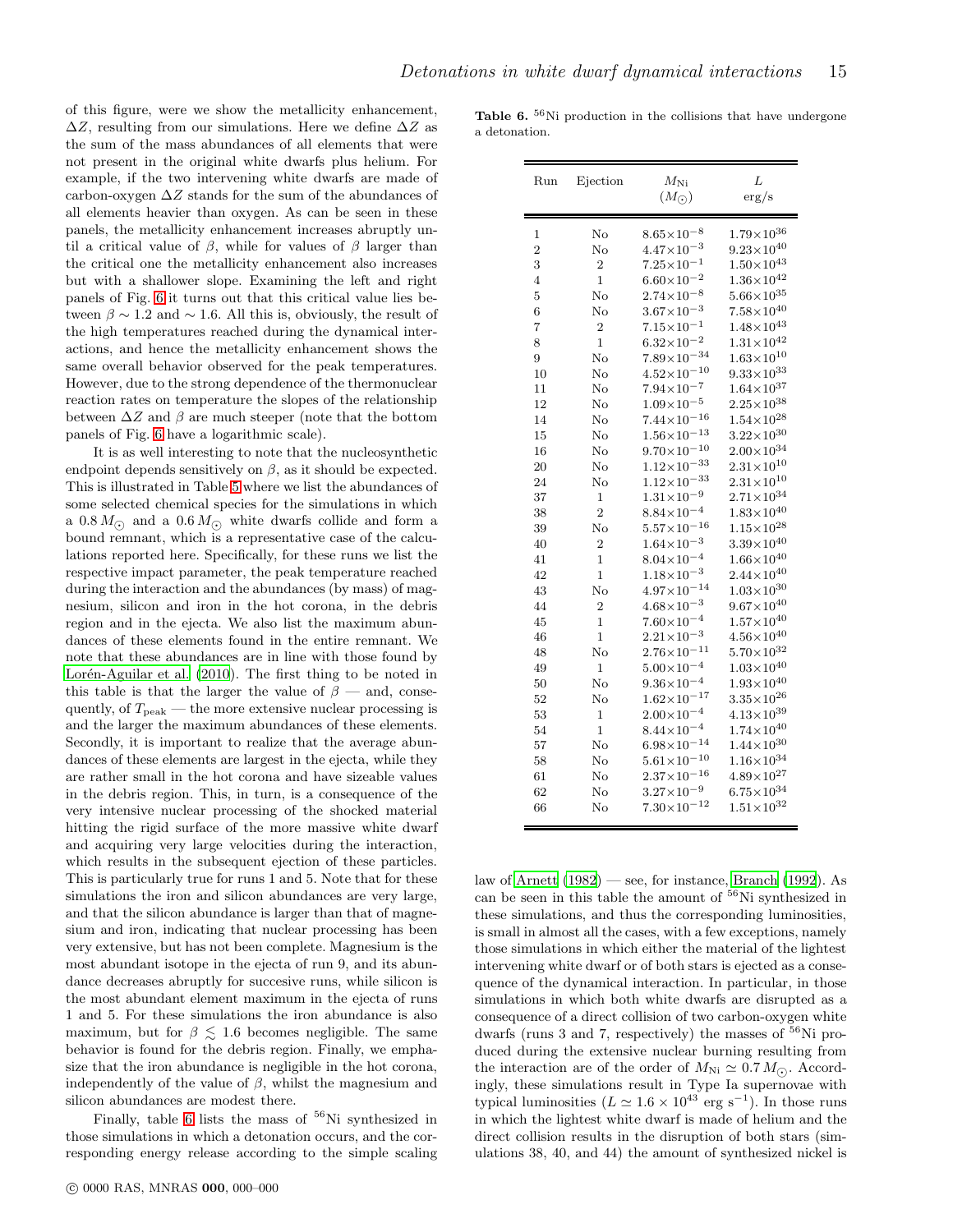much smaller, typically of the order of  $10^{-3} M_{\odot}$ , as are the corresponding luminosities  $(L \sim 10^{40} \text{ erg s}^{-1})$ , and would not be classified as Type Ia supernovae. When only one carbon-oxygen white dwarf is disrupted and ejected (runs 4, and 8) the masses of nickel synthesized are also considerably smaller  $(M_{\text{Ni}} \simeq 0.06 M_{\odot})$  and the luminosities of these events are, hence, smaller as well  $(L \sim 1.3 \times 10^{42} \text{ erg s}^{-1}).$ Consequently, they would be classified as sub-luminous supernovae. As it occurs in those cases in which the lightest white dwarf is made of helium and both stars are disrupted, in the simulations in which only the helium white dwarf is destroyed and ejected (runs 37, 41, 42, 49, 53, and 54) the masses of nickel are very small as well. Finally, as mentioned, in the rest of the cases, namely those simulations in which the interaction does not result in the disruption of at least one star, the masses of  ${}^{56}$ Ni synthesized are negligible.

#### 5.1 Comparison with previous works

[Raskin et al. \(2010\)](#page-17-6) performed simulations of head-on and off-center collisions with initial parameters apparently similar to the simulations presented in this paper, and found that 0.53  $M_{\odot}$  of nickel is produced in a 0.64  $M_{\odot}$  + 0.81  $M_{\odot}$ collision with impact parameter  $b \approx 1.0 R_{\text{WD}}$ , whereas a negligible amount of nickel is produced in a simulation with  $b \simeq 2.0 R_{\text{WD}}$ , which results in a bound remnant. Our equivalent simulations are runs 1, 5 and 9, all of them involving two white dwarfs of masses  $0.6 M_{\odot}$  and  $0.8 M_{\odot}$ , respectively. All these simulations result in bound remnants and minuscle amounts of nickel are produced. The simulations that most closely resemble each other are our run 5, for which the distance between the centers of mass of the two stars just before the less massive white dwarf starts transferring mass to the more massive one is  $\simeq 1.9 R_{\text{WD}}$ , and simulation 2 of [Raskin et al. \(2010](#page-17-6)) with  $b \simeq 2.0 R_{\text{WD}}$ . In both simulations the outcome of the interaction is a bound remnant and the amount of nickel produced during the interaction is negligible. Nevertheless, to better compare with the simulations of [Raskin et al. \(2010](#page-17-6)) we ran a set of additional simulations. For this set of runs we adopt as a fiducial model a head-on collision of two white dwarfs of masses 0.6  $M_{\odot}$ . We emphasize that except for the masses of the colliding white dwarfs, which in our case are  $0.60 M_{\odot}$  instead of 0.64  $M_{\odot}$ , this fiducial simulation is identical to their run 1 with  $b = 0$ . For this simulation we obtain a mass of nickel of 0.22  $M_{\odot}$ , while they obtain 0.51  $M_{\odot}$ . However, we note that the amount of <sup>56</sup>Ni synthesized depends very sensitively on several factors. Amongst them we mention the masses of the interacting white dwarfs, how the evolution of temperature is computed, the resolution employed in the calculations, and the adopted prescription for the artificial viscosity. We discuss them one by one.

To start with, we note that the masses of the colliding white dwarfs are slightly different in both cases and, as mentioned previously, the peak temperature reached during the interaction depends sensitively on the masses of the interacting white dwarfs, as does the mass of synthesized nickel. The second important factor to be taken into account is that the peak temperature reached during the interaction obviously depends on how the evolution of the temperature is computed. We note that for a degenerate electron gas the temperature obtained from the energy equation — see

Sect.  $2$  — may be incorrect by a sizable percentage. This is the reason why for those regions we adopt a different formulation and we follow the evolution of the temperature using Eq. [\(6\)](#page-2-2), which we judge is more appropriate under these conditions. Moreover, [Dan et al. \(2012\)](#page-17-41) have shown that the peak temperature and the averaged temperature may differ by up to a factor of  $\sim 2$  — see, for instance, their Fig. 4. Given the extreme sensitivity of the nuclear reaction rates to the temperature this, quite naturally, translates in large variations of the mass of nickel synthesized. For instance, in our fiducial simulation we obtain a peak temperature  $T_{\text{peak}} \simeq 8.21 \times 10^9 \text{ K}$ , while [Rosswog et al. \(2009](#page-17-7)) obtain  $T_{\text{peak}} \simeq 8.90 \times 10^9$ , which is similar to ours. However, the masses of <sup>56</sup>Ni synthesized in both simulations differ considerably. In particular, we obtain  $0.22 M_{\odot}$ , whereas [Rosswog et al. \(2009](#page-17-7)) obtain  $0.32 M_{\odot}$ . Also the number of SPH particles plays a significant role. To quantify this we ran an additional simulation in which we decreased the number of SPH particles to  $4 \times 10^4$ , that is by a factor of 5, and we obtained that the mass of nickel synthesized in this case was  $0.094 M_{\odot}$ . Interestingly, [Rosswog et al. \(2009\)](#page-17-7) find that when  $2 \times 10^6$  SPH particles are employed the mass of nickel synthesized in the explosion is  $0.32 M_{\odot}$ , which is quite similar to that found in our fiducial simulation, and [Raskin et al. \(2010\)](#page-17-6) estimate that when  $5 \times 10^4$  particles are used the nickel mass should be  $\sim 0.3 M_{\odot}$  which agrees relatively well with the value found in our fiducial simulation. Moreover, [Rosswog et al. \(2009](#page-17-7)) find that when the Eulerian hydrodynamical code FLASH is employed in the calculations the mass of nickel is considerably smaller,  $0.16 M_{\odot}$ . Thus, our mass of nickel is bracketed by the values found by [Rosswog et al. \(2009\)](#page-17-7). The adopted treatment of the artificial viscosity also plays a non-negligible role. To illustrate this point we also ran a series of low-resolution simulations with  $4 \times 10^4$  particles, in which the parameter  $\alpha$  in Eq. [\(3\)](#page-2-4) was varied from 0.5 to 1.0 and 1.5. The resulting nickel masses are 0.017, 0.094, and 0.076  $M_{\odot}$ , respectively. Moreover, when the Balsara switch is not employed in the calculations the mass of  ${}^{56}$ Ni synthesized in the simulation with  $\alpha = 0.5$  is  $M_{\text{Ni}} \sim 0.012 M_{\odot}$ . Thus, depending on the adopted prescription of the artificial viscosity the mass of nickel can vary by up to a factor of  $\sim$  5. In summary, we conclude that the mass of nickel synthesized depends sensitively on the details of the numerical codes, and that discrepancies of the order of a factor of up to ∼ 3 can quite naturally arise as a consequence of the different practical implementations of the SPH formalism.

The natural question is now why we obtain such small amounts of nickel in some of our simulations when compared with the simulations of [Raskin et al. \(2010](#page-17-6))? The answer to this question lays on the choice of the initial conditions. We recall that in our simulations the initial orbits correspond to a post-capture scenario and have negative energies, whereas in the simulations of [Raskin et al. \(2010](#page-17-6)) the energies are positive in most cases. Hence, our orbits are always elliptical, while theirs are in most cases either parabolic or hyperbolic. This is indeed at the origin of the discrepancies in the masses of nickel found in both sets of simulations. To illustrate this point we compare our direct collision of two  $0.8 M_{\odot}$  white dwarfs (our run 6) with simulation 4 with  $b = 0$  of [Raskin et al. \(2010](#page-17-6)), in which two 0.81  $M_{\odot}$  white dwarfs collide head-on. We first note that the impact pa-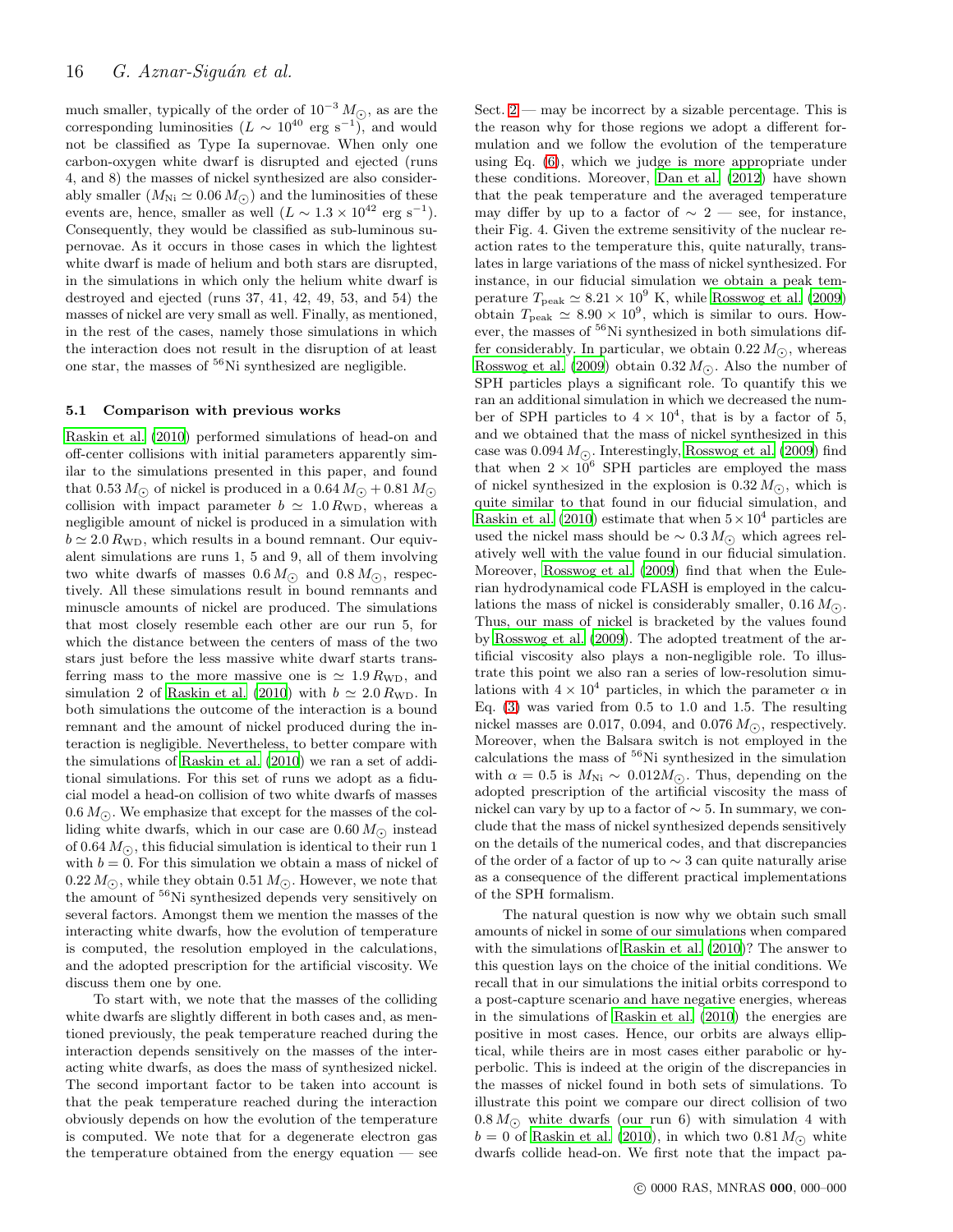rameter quoted by [Raskin et al. \(2010\)](#page-17-6) cannot be directly compared with that given by Eq. [\(7\)](#page-6-1) because their initial orbits are open, while ours are elliptical. In our simulation we obtain a bound remnant, while [Raskin et al. \(2010](#page-17-6)) obtain a powerful detonation resulting in the total disruption of the system. The respective masses of <sup>56</sup>Ni synthesized are in this case  $3.67 \times 10^{-3}$  and  $0.84 M_{\odot}$ . However, for these specific simulations the relative velocities between both stars at contact are very different. In particular, the relative velocities are  $v_{\text{rel}} \simeq 4.5 \times 10^3 \text{ km/s}$  and  $5.9 \times 10^3 \text{ km/s}$ , respectively. However, while in the simulation of [Raskin et al. \(2010](#page-17-6)) this velocity is along the line connecting the two centers of mass of the white dwarfs, in our case the velocities of each star form angles of  $\sim \pm 33.6^{\circ}$  with the line connecting the two centers of mass, thus resulting in a considerably less violent collision, thus in a weaker shock, and consequently in a much smaller peak temperature and in a very small mass of synthesized nickel.

# <span id="page-16-0"></span>6 CONCLUSIONS

In this paper we have studied how the interactions of white dwarfs in dense stellar systems depend on the initial conditions and on the masses of the intervening stars. Our simulations extend those of Lorén-Aguilar et al. (2010), in which the interactions of two white dwarfs of masses 0.6 and  $0.8 M_{\odot}$  with different initial conditions were studied, and encompass the most plausible range of white dwarf masses and internal chemical compositions. In total we have simulated 71 dynamical interactions, of which 36 correspond to runs in which a regular  $0.8 M_{\odot}$  interacts with another carbon-oxygen white dwarf (of masses 0.6  $M_{\odot}$  and 1.0  $M_{\odot}$ ), respectively), and a  $1.2 M_{\odot}$  oxygen-neon white dwarf. In the rest of the simulations the dynamical interactions of a  $0.4 M_{\odot}$  helium white dwarf with either another helium white dwarf of mass  $0.2 M_{\odot}$ , or a  $0.8 M_{\odot}$  carbon-oxygen white dwarf, or a 1.2  $M_{\odot}$  oxygen-neon white dwarf were explored. Our initial conditions have been chosen to ensure that a close encounter leading to the formation of an eccentric binary or a collision always happens.

We have found that the outcome of the interactions can be a direct collision, a lateral collision or the formation of an eccentric binary system. In direct collisions there is only one violent and dramatic mass transfer episode in which the less massive white dwarf is tidally disrupted by the more massive one on a dynamical time scale, while in a lateral collision although the less massive star is disrupted as well, it takes several orbits around the more massive white dwarf to be totally destroyed. Thus, in this case the entire disruption process occurs in a more gentle way. Moreover, we have demonstrated that the outcome of the interaction can be predicted using very basic physical principles. In particular, we have found that for a given simulation tidal forces modify the initial trajectories of the interacting stars in such a way that the distance at closest approach determines the final outcome of the dynamical interaction. Specifically, we have found that if the distance at closest approach is small enough to allow a deep contact between both white dwarfs, a direct collision is the natural outcome of the interaction. For this to occur the overlap between both stars at minimum distance must be of the order of 35% if two typical carbon-oxygen white dwarfs are considered. Else, we have demonstrated as well that lateral collisions occur when at minimum distance the radius of the less massive white dwarf is within  $\sim 0.95$ of the Roche lobe radius of the interacting system.

We have also characterized for which initial conditions of the dynamically interacting system the material flowing from the disrupted less massive white dwarf and accreted onto the more massive star is compressed to such an extent that reaches the conditions for a detonation to develop. Moreover, we have also studied for which initial conditions the explosion is powerful enough to result in the disruption of one or both of the interacting white dwarfs, and for which ones degeneracy is lifted and the result of the interaction is a central, more massive and very hot object surrounded by a debris region orbiting around it. Our results indicate that if the intervening stars are regular carbon-oxygen white dwarfs (or even oxygen-neon ones) detonations occur when the two components of the system are separated by less than  $\sim 0.015 R_{\odot}$  at minimum distance, and that one or both components of the system are totally disrupted and ejected to the surrounding medium if the total mass of the system is rather large, preferentially  $\gtrsim 1.4 M_{\odot}$  and the initial periastron distance is smaller than  $\sim 0.005 R_{\odot}$  — see Fig. [4.](#page-7-0) However, if the less massive star is a helium white dwarf the resulting detonations always result in a catastrophic output for separations at minimum distance  $\leq 0.02 R_{\odot}$ . Two of our simulations result in a super-Chandrasekhar Type Ia supernova outburst, corresponding to direct collisions of two rather massive carbon-oxygen white dwarfs of masses  $1.0 M_{\odot}$  and  $0.8 M_{\odot}$ . There are as well a few simulations in which only one carbon-oxygen white dwarf is disrupted and ejected. These simulations also result in powerful explosions, but their luminosities are considerably smaller and, thus, would probably be classified as sub-luminous supernovae. Finally, other simulations result in powerful outbursts, and lead as well to the disruption of the entire system, but involve white dwarfs with helium cores. In these cases the mass of <sup>56</sup>Ni is very small, as are the corresponding luminosities. Nevertheless, some of our simulations produce bound remnants which are close to the Chandrasekhar limit, and the subsequent evolution of these systems may eventually produce Type Ia supernovae, as the viscous evolution unbinds only a very small fraction of the material of the debris region [\(Schwab et al. 2012\)](#page-17-42).

For those interactions resulting in a central, massive and very hot remnant we have also studied the influence of the masses of the interacting white dwarfs and of the initial conditions on the properties of the final remnants. In particular, we have studied the morphology of the resulting remnant, the peak temperatures reached during the most violent phase of the interaction, and the associated nucleosynthesis. In all these simulations a central hot white dwarf surrounded by a debris region is formed, whereas a variable amount of mass is ejected from the system. The morphology of the debris region depends mostly on the kind of collision the system undergoes. In particular, for lateral collisions the debris region is a heavy, rotationally-supported keplerian disk, whilst for direct ones the debris regions consists of a spheroid. The peak temperatures attained during the most violent phase of the accreting episode are rather high in all cases, typically of the order of  $10^9$  K, and can be even larger for direct collisons, for which temperatures larger